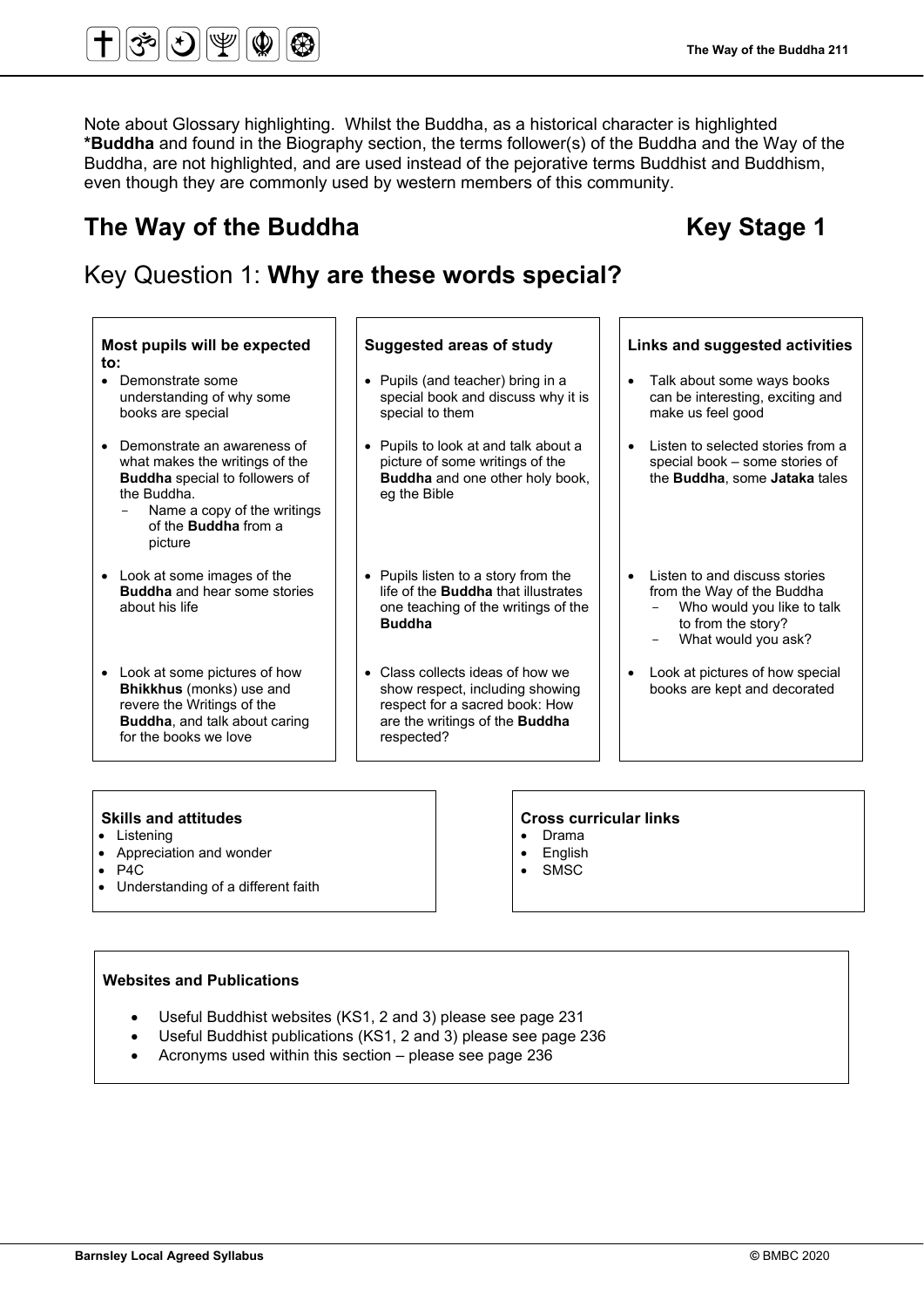# Key Question 2: **Why are some places special?**

| Most pupils will be expected<br>$\mathsf{to}$ :<br>• Talk about places that have                                                                                                                                                                    | <b>Suggested areas of study</b><br>Pupils talk about special places                                                                                           | Links and suggested activities<br>Pupils discuss why they visit<br>$\bullet$                                                                                                                                                                                                                         |
|-----------------------------------------------------------------------------------------------------------------------------------------------------------------------------------------------------------------------------------------------------|---------------------------------------------------------------------------------------------------------------------------------------------------------------|------------------------------------------------------------------------------------------------------------------------------------------------------------------------------------------------------------------------------------------------------------------------------------------------------|
| special meanings in our own<br>families and communities                                                                                                                                                                                             | they visit with their family outside<br>their immediate home<br>environments eg a local<br>community building or church, a<br>place they have been on holiday | their special place                                                                                                                                                                                                                                                                                  |
| Identify that the Bodhi Tree<br>$\bullet$<br>where Siddhartha Gautama was<br>enlightened is a special place for<br>followers of the Buddha                                                                                                          | Pupils talk about things made<br>$\bullet$<br>special by historical association                                                                               | Draw or paint a special place<br>and answer the questions<br>What makes a place<br>special?<br>How do these special<br>places make us feel?                                                                                                                                                          |
| Be aware that the Vihara<br>$\bullet$<br>(Buddhist Temple) and Buddhist<br>Centres are both used as places<br>where followers of the Buddha<br>gather to worship                                                                                    | Discuss the Vihara as a special<br>$\bullet$<br>place for followers of the<br><b>Buddha</b>                                                                   | Talk about some basic signs of<br>$\bullet$<br>respect for visiting a Vihara eg<br>removing shoes before entry<br>Look at a variety of pictures of a<br>Vihara and identify some<br>important features, eg statues<br>and images of the <b>Buddha</b> ,<br>flowers, a singing bowl, other<br>symbols |
| Begin to understand that<br>$\bullet$<br>followers of Buddha find peace<br>and calmness in coming together<br>at a Vihara or Buddhist Centre<br>and recognise that meditation<br>practice is a special part of life for<br>a follower of the Buddha | Discuss any special routines<br>and why they are special.<br>Relate this to the specialness of<br>the meditation practices for<br>followers of the Buddha     | Think about times in the day<br>$\bullet$<br>when you have opportunities to<br>be still and quiet. How do you<br>feel?                                                                                                                                                                               |

- Speaking
- Listening
- Understanding of a different faith
- Investigation
- P4C

- Art
- English
- PSHE
- SMSC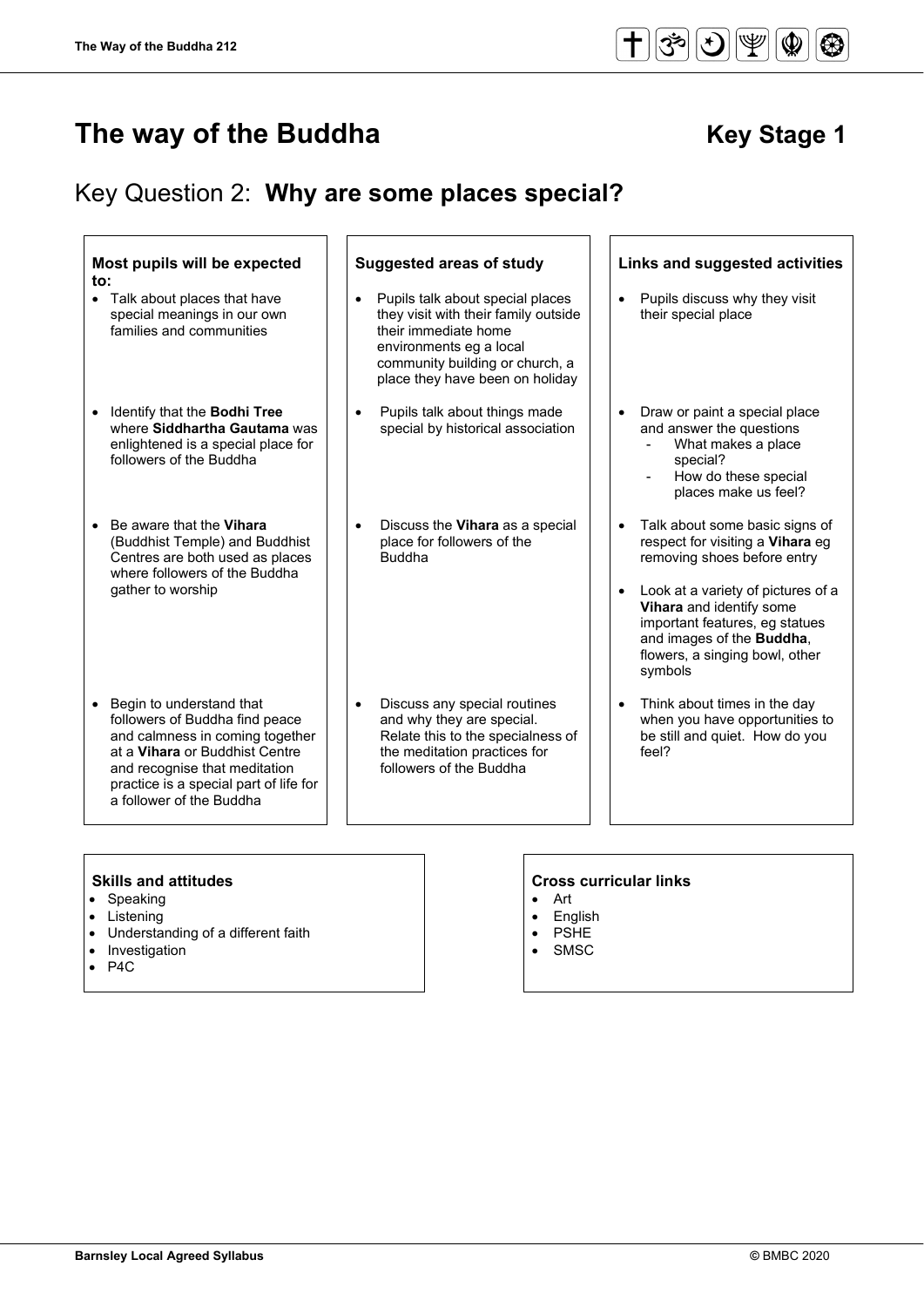# Key Question 3: **How can faith contribute to Community Cohesion?**

life

#### **Most pupils will be expected to: Suggested areas of study Links and suggested activities** • Demonstrate awareness of the ways in which members of families who follow the Way of the Buddha show their respect for each other • How children who follow the Way of the Buddha behave and respond to each other and to adults • Role-Play a scenario involving a mother and child, the mother asking for help when the child is engrossed in something. In groups decide on three or four different responses and evaluate each one • Identify some simple ways in which members of families following the Buddha show that they try to follow the Way of the Buddha, eg a vegetarian diet, choosing jobs which do not involve killing, meditating • Life in the home of followers of the Buddha: Meditation practice at home and at the **Vihara** Setting aside time to be calm Respect to quests • In groups children show through role-play: respect, greetings, honesty, being generous Think about the intention of followers of the Buddha to live without harming other living things Why is this rule valuable to them? • Examine the idea of giving part or all of a life to be part of a religious order • Find out about followers of the Buddha who live as **Bhikkhus** (monks) or **Bhikkunis** (nuns): how they dress, what they eat, how they show they are not proud, and why they might choose this way of • Talk about the followers of the Buddha who choose to be **Bhikkhus** (monks) or **Bhikkunis**  (nuns), and those who choose an 'ordinary' life

Find out about the many followers of the Buddha who live 'ordinary' lives, without becoming **Bhikkhus** (monks) or **Bhikkunis** (nuns): How do they show their religion in action?

- **Investigation**
- Respect
- Understanding of a different faith
- $\bullet$  P4C
- British Values

- Drama
- **PSHE**
- English
- SMSC
- ICT • Citizenship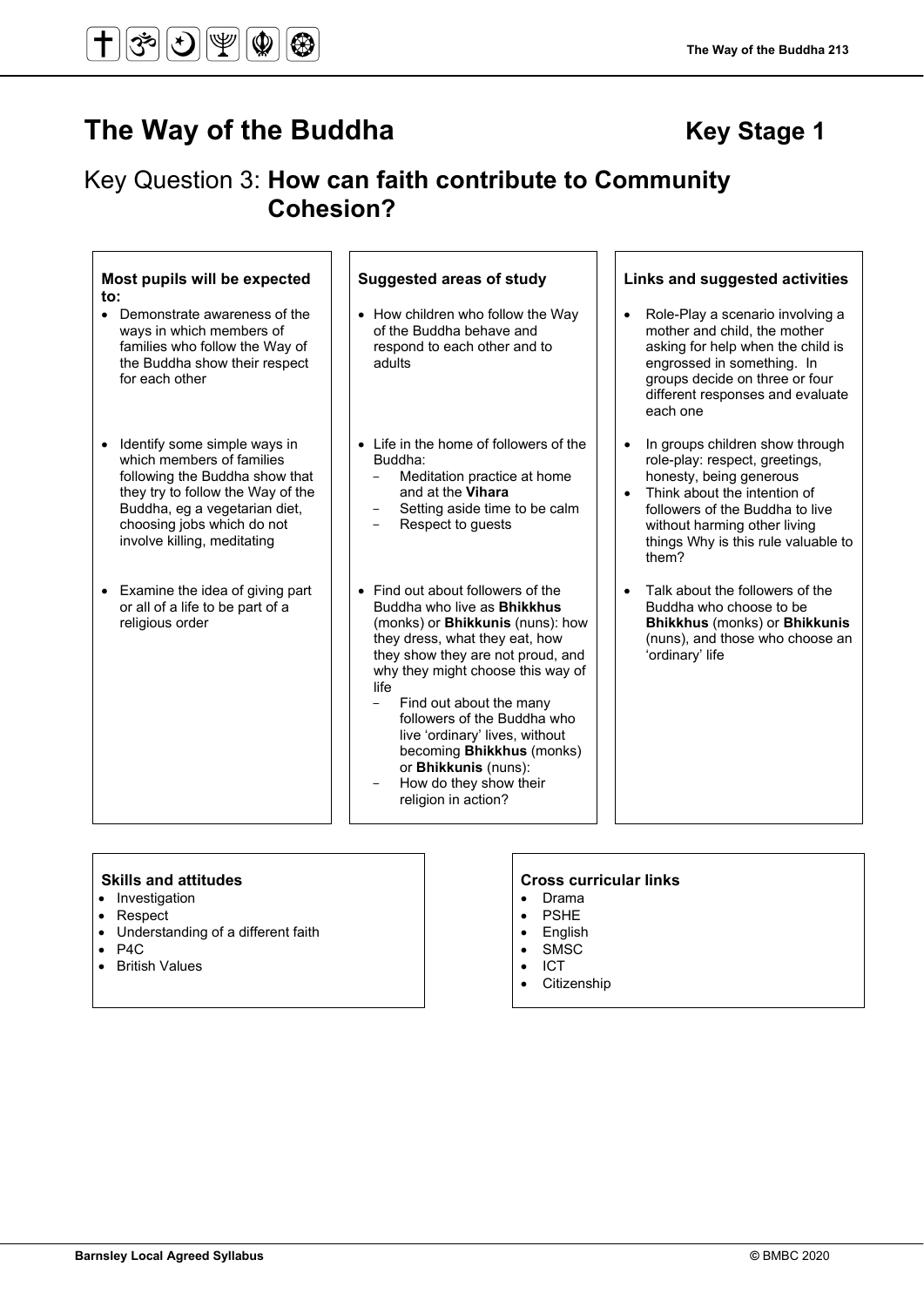$\overline{a}$ 

# **The Way of the Buddha** Key Stage 1

# Key Question 4: **Why are some times special?**

### **Most pupils will be expected to:**

• Understand simply how 'special days' are celebrated

#### • Show some understanding:

- that all religions celebrate special days
- that **Wesak** is a special time for many followers of the Buddha

- Discuss what celebration means and:
	- What we celebrate?<br>- Why we celebrate?
	- Why we celebrate?<br>- How we celebrate?
	- How we celebrate?
- Show videos, posters, and photography of what happens at this festival and explain why it is important
	- Talk about what is remembered, what is celebrated, and what is learned at a celebration by followers of the Buddha

### **Suggested areas of study Links and suggested activities**

- Refer to the children's own experience – food / clothes / preparations
- Notice and talk about a list of some similarities between different celebrations (eg birthday, **Wesak**, New Year)

- Expression
- **Investigation**
- Understanding of a different faith
- Awe and wonder

- English
- ICT<br>• SM:
- **SMSC**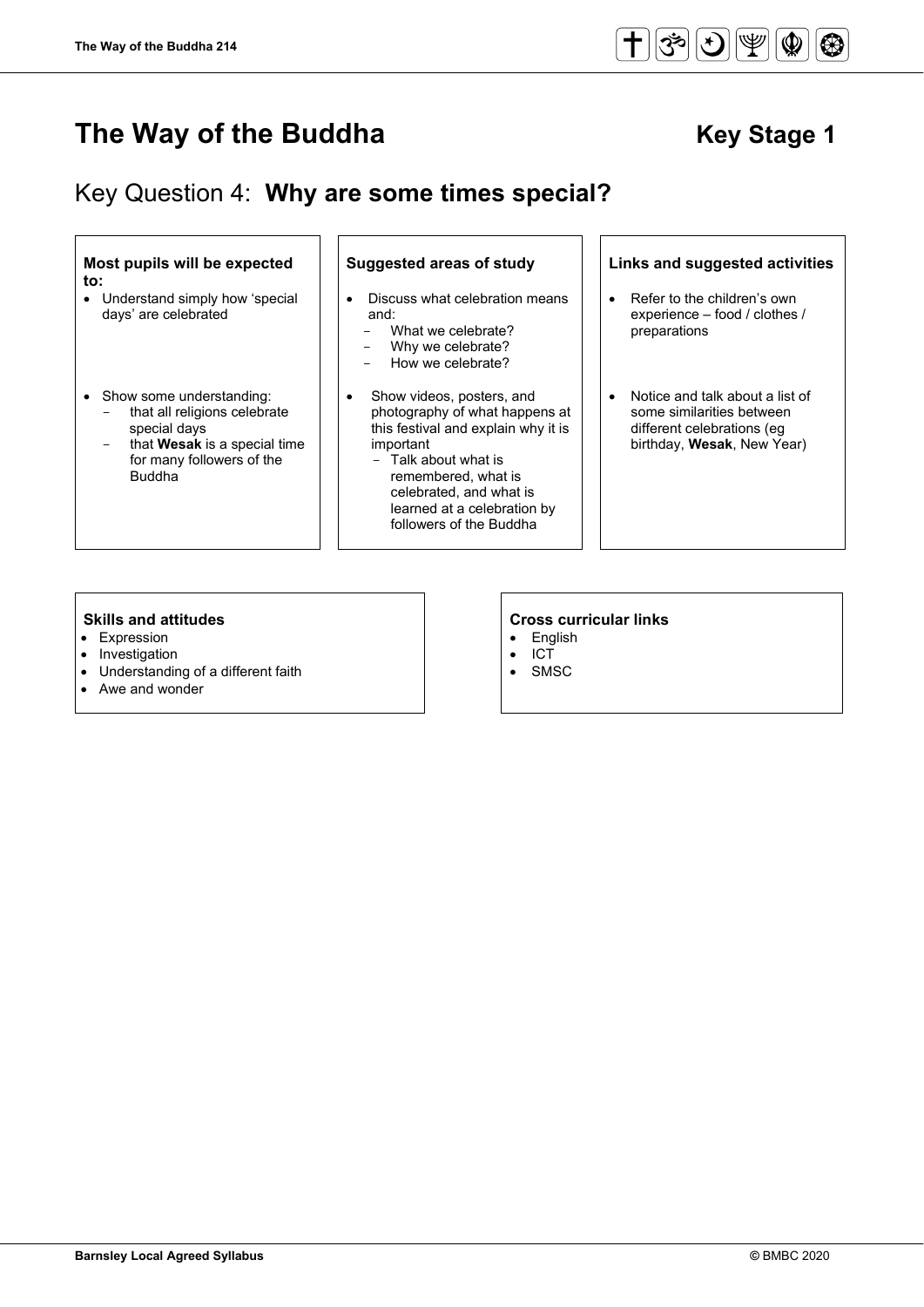# The Way of the Buddha **Key Stage 1 Key Stage 1**

# Key Question 5: **What can be learnt from the lives of significant people of faith?**

| Most pupils will be expected<br>to:                                                                                           | <b>Suggested areas of study</b>                                                                                                                                   | Links and suggested activities                                                                                               |
|-------------------------------------------------------------------------------------------------------------------------------|-------------------------------------------------------------------------------------------------------------------------------------------------------------------|------------------------------------------------------------------------------------------------------------------------------|
| Be aware that <b>Siddhartha</b><br><b>Gautama</b> – who became the<br><b>Buddha</b> is a special person for<br>his followers' | • What do people who follow the<br>Way of the Buddha today say<br>about the <b>Buddha?</b>                                                                        | Think about a saying of the<br>$\bullet$<br><b>Buddha, eq 'before trying to</b><br>guide others, be your own guide<br>first' |
| Listen to two stories of the<br><b>Buddha, and talk about the</b><br>things which made people think<br>he was special         | • Stories of the life of the <b>Buddha</b>                                                                                                                        | Listen to some simple stories of<br>$\bullet$<br>the <b>Buddha</b>                                                           |
| Understand that good qualities<br>attract other people                                                                        | • The qualities of the <b>Buddha</b><br>included calmness, freedom from<br>fear and compassion for all living<br>things<br>Why are these qualities so<br>special? | Think about how these qualities<br>$\bullet$<br>are helpful, or not, appreciated,<br>or not in the western world             |

- Interpretation
- P4C
- British Values
- Understanding of a different faith

- English
- **SMSC**
- PSHE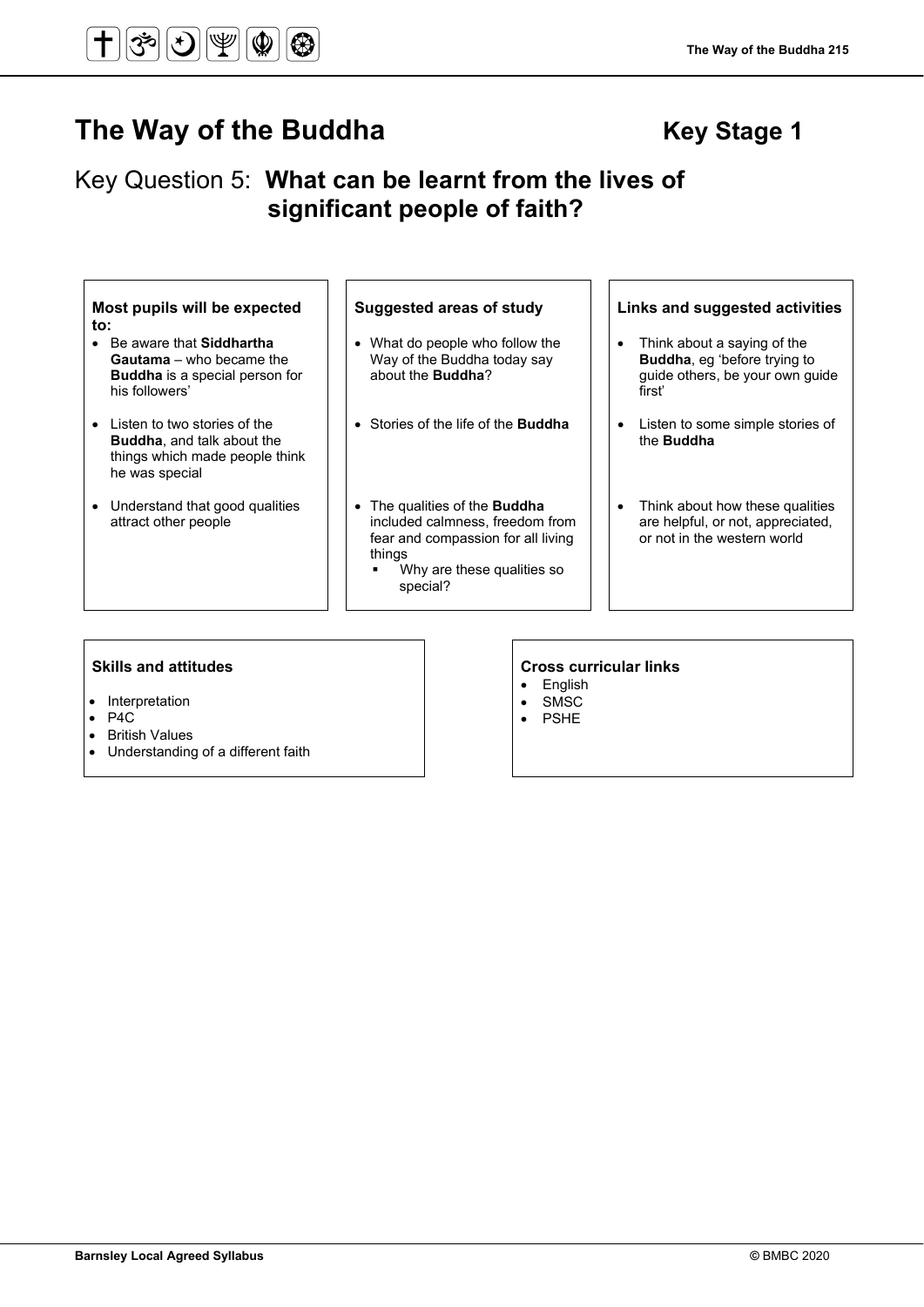# The Way of the Buddha **Key Stage 1 Key Stage 1**

# Key Question 6: **How do I and others feel about life and the universe around us?**

#### **Most pupils will be expected to:**

- Identify some of the ways in which the followers of the **Buddha** express responsibility for community and for the earth
- Identify whether we damage or care for our environment
- Identify action that can be harmful

- Stories of the ways the **Buddha** cared for living things and honoured animals
- What does it mean to live without harming any living thing?
- What would a follower of the **Buddha** avoid, if they wanted to live harmlessly (some sports, some food, some jobs)? The strength of 'Nalagiri the elephant'

• PSHE **English** • SMSC

## **Suggested areas of study Links and suggested activities**

- Talk about how followers of the **Buddha** live life without harming any living thing
- Looking after an outdoor/indoor garden area:
	- How does this show love for the world?
- Talking about how we can care for, or harm the natural world – pupils can make lists of actions that will lead to care or harm, and talk about which ones they do, and could do

- Awe and wonder
- P4C
- Understanding of a different faith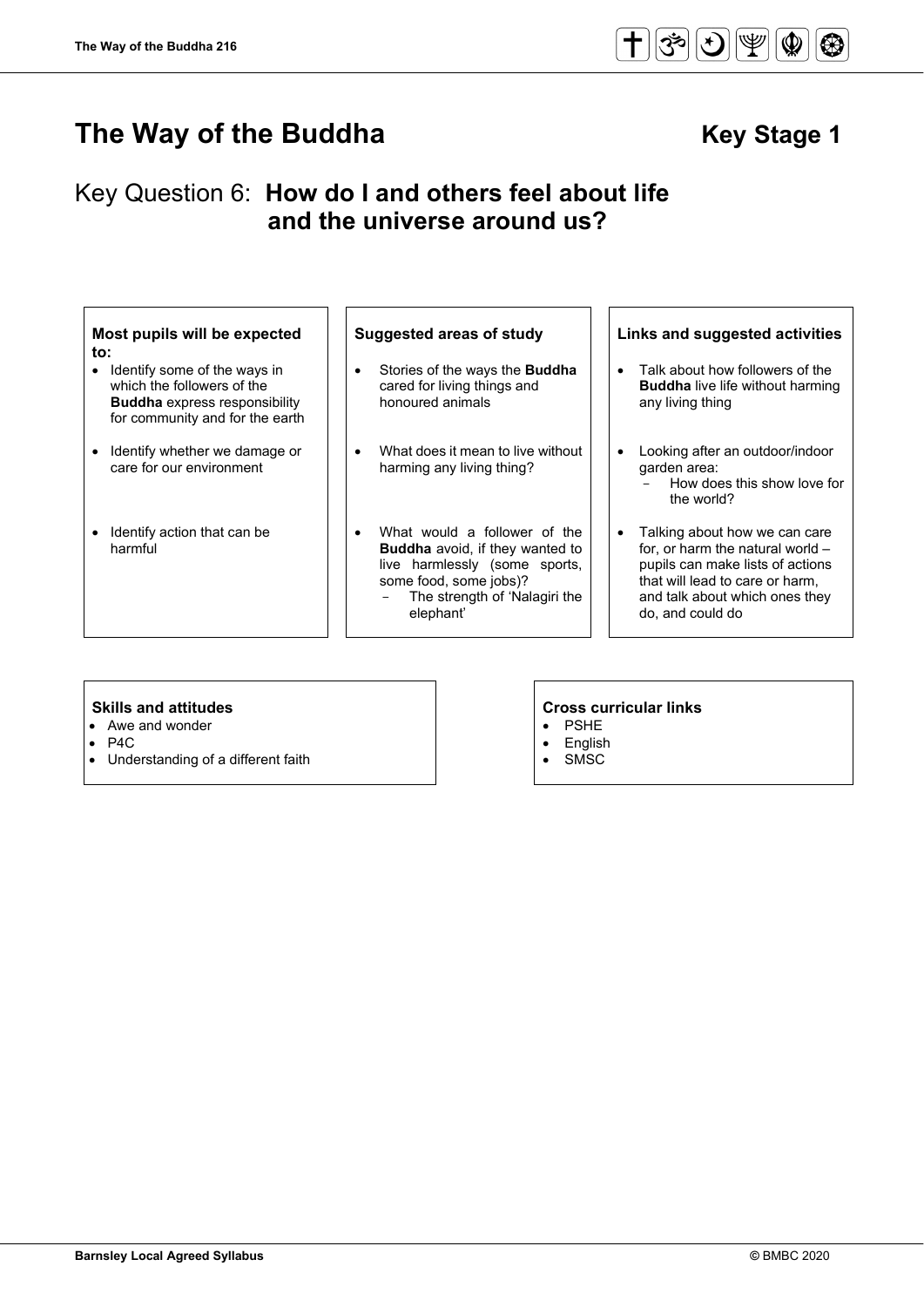# Key Question 1: **Why are these words special?**

| Most pupils will be expected<br>to:<br>• Know that the writings of the<br><b>Buddha</b> teach about finding<br>happiness and freedom from<br>suffering                                | <b>Suggested areas of study</b><br>• Discover some sayings of the<br><b>Buddha</b> and their meanings                        | Links and suggested activities<br>Discuss/bring a special book and<br>$\bullet$<br>describe why it is special to them                                                                                                                                                      |
|---------------------------------------------------------------------------------------------------------------------------------------------------------------------------------------|------------------------------------------------------------------------------------------------------------------------------|----------------------------------------------------------------------------------------------------------------------------------------------------------------------------------------------------------------------------------------------------------------------------|
| Develop understanding about the<br>$\bullet$<br>importance of respecting other<br>people's holy books by reflecting<br>on how they would wish their own<br>special book to be treated | • The importance of holy books to<br>any religion                                                                            | Discover the writings of the<br>$\bullet$<br>Buddha as a special book<br>Discussion of the holy<br>books of other faiths<br>studied, learning about any<br>rules for handling them<br>Ask the questions: what do<br>the holy books say? Is this<br>what makes them sacred? |
| • Think about some sayings from<br>the writings of the <b>Buddha</b> and<br>relate them to their own lives<br>Think about some stories of<br>the <b>Buddha</b> and his life           | • Describe their own answers to<br>some questions about life and<br>make links to some answers of<br>followers of the Buddha | Think about sayings of the<br>$\bullet$<br>Buddha such as: 'like a lovely<br>flower full of colour and<br>fragrance are the words of those<br>who practice what they preach'                                                                                               |

- Investigation
- Expression
- Interpretation
- P4C
- British Values
- Understanding of a different faith

#### **Skills and attitudes Cross curricular links**

(**Dh**. 4.52)

- English
- PSHE
- SMSC

### **Websites and Publications**

- Useful Buddhist websites (KS1, 2 and 3) please see page 231
- Useful Buddhist publications (KS1, 2 and 3) please see page 236
- Acronyms used within this section please see page 236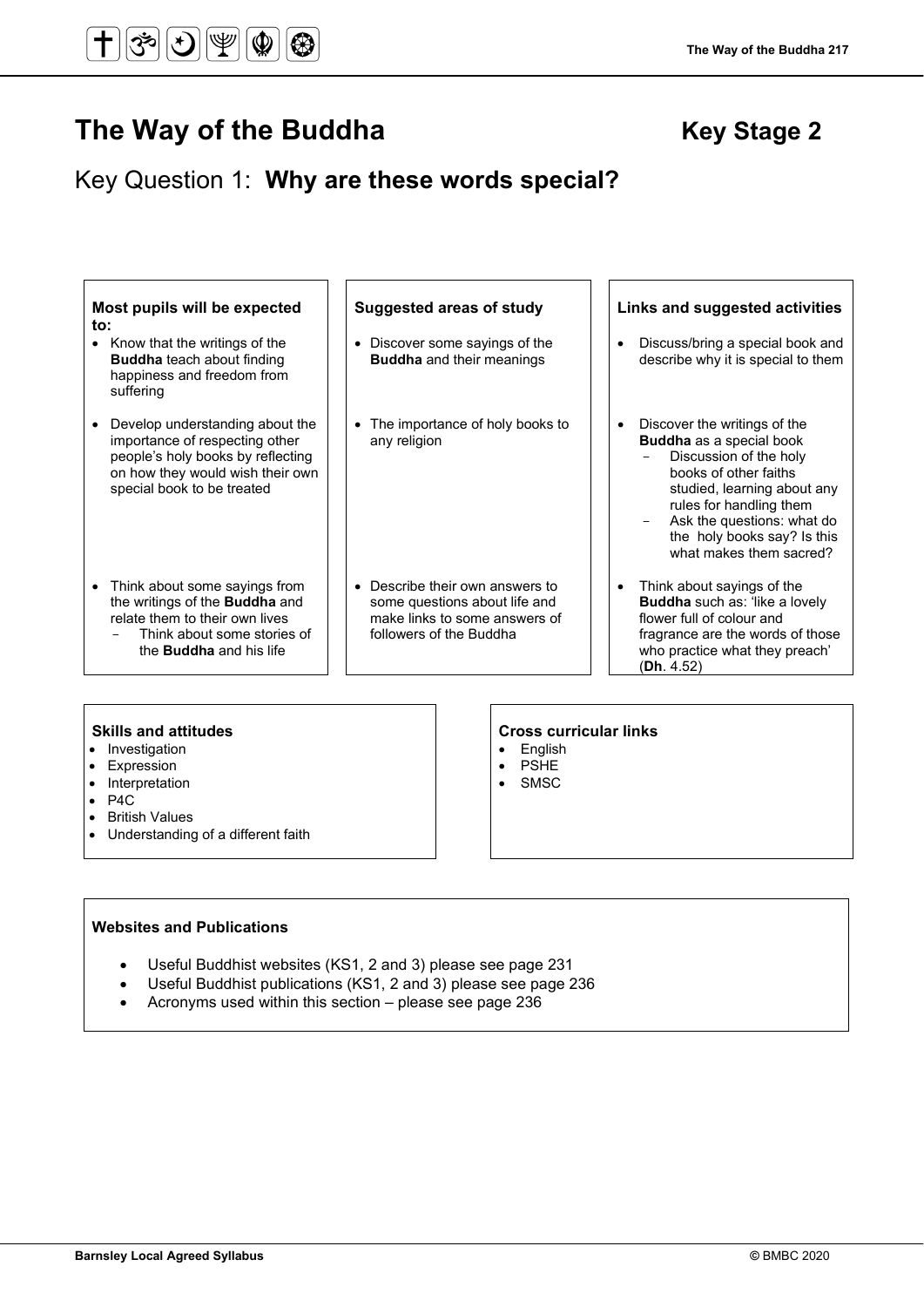# **The Way of the Buddha** Key Stage 2 Key Question 2: **Why are some places special?**

### **Most pupils will be expected to:**

- Understand the significance for many followers of the Buddha of the **Four Sites**:
	- **Lumbini**, **Siddhartha's** birthplace
	- **Bodh Gaya**, the place of his **Enlightenment**
	- The **Deer Park** at Sarnath, where he first preached the **Dhamma**
	- Kushinagara, where he passed away
- Describe how some followers of the Buddha visit these special places, what their journeys mean, and how they might feel
- Demonstrate some awareness of community activities for followers of the Buddha
	- Make links between meditation practice and places of worship for those seeking the Way of the Buddha

- Explore the meanings of some stories of the **Buddha's** life
- − Consider why these four moments are so important in stories of the **Buddha**, and ask questions about key turning points in our own lives
- Find accounts of visits to or tourist information on these pilgrimage sites
- Find out about the **Vihara** as a place of worship:
	- Meditation practice
	- Food for all<br>- Community
	- Community activities - Thinking about the **Five**
		- **Precepts**

#### **Suggested areas of study Links and suggested activities**

• Locate the positions of these key sites for followers of the Buddha sites on a world map of the - Indian sub-continent

- Use secondary sources of investigation to research the place where followers of the Buddha are reminded of the origins of their faith
- Visit a **Vihara** / take a virtual tour / look at pictures of the inside and outside of a **Vihara**
- Watch a video extract showing meditation practices in **Vihara**.
	- Look at pictures / posters/ etc of meditation practices in the **Vihara**

- Investigation
- **Reflection**
- P<sub>4</sub>C
- Understanding of a different faith

- Geography
- **English**
- **History**
- **PSHE** • ICT
-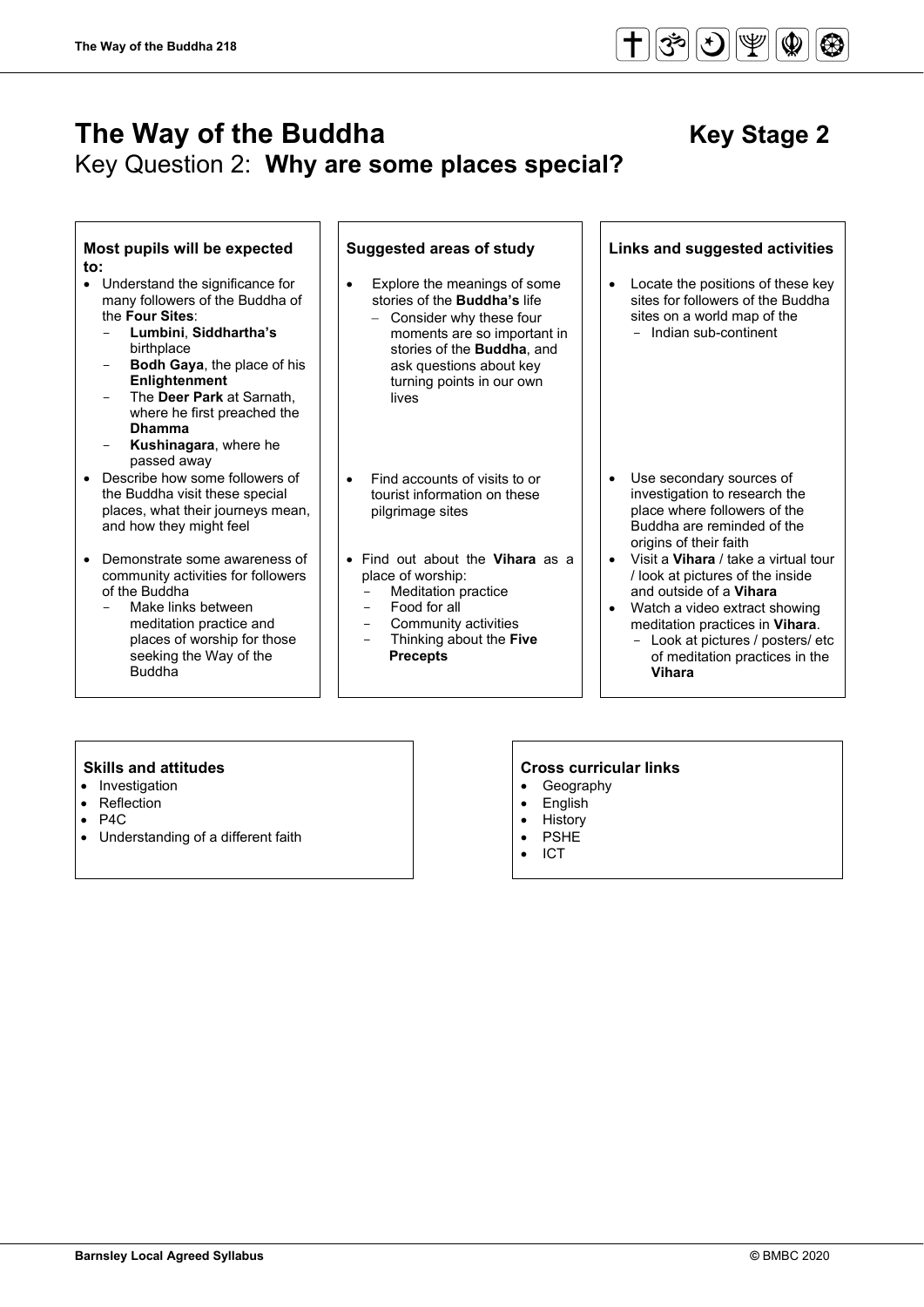# Key Question 3: **How can faith contribute to Community Cohesion?**

| Most pupils will be expected<br>to:                                                                                                                                                                                                                                                                                               | <b>Suggested areas of study</b>                                                                                                                                                                                                                                            | Links and suggested activities                                                                                                                                                                                                                                                                                                                                                                                                                                                      |
|-----------------------------------------------------------------------------------------------------------------------------------------------------------------------------------------------------------------------------------------------------------------------------------------------------------------------------------|----------------------------------------------------------------------------------------------------------------------------------------------------------------------------------------------------------------------------------------------------------------------------|-------------------------------------------------------------------------------------------------------------------------------------------------------------------------------------------------------------------------------------------------------------------------------------------------------------------------------------------------------------------------------------------------------------------------------------------------------------------------------------|
| • Understand that Britain is a<br>society of many religions, and<br>Barnsley is in a region where<br>some followers of the Buddha live                                                                                                                                                                                            | • Investigate a nearby Vihara                                                                                                                                                                                                                                              | Talk about the gifts to the world<br>from the Way of the Buddha:<br>- ideas about harmlessness<br>- compassion<br>- enlightenment                                                                                                                                                                                                                                                                                                                                                   |
| Describe how some followers of<br>the Buddha work for a better<br>world eg through the Karuna<br>Trust, the Angulimala Prison<br>Chaplaincy (the Buddhist<br>Hospice Trust) or in peace<br>making                                                                                                                                 | $\bullet$ Research the work of a<br>community group who follow the<br>Way of the Buddha                                                                                                                                                                                    | Videos/speakers/use of internet<br>for research into the ways<br>followers of the Buddha have of<br>expressing the faith that make a<br>difference in the world                                                                                                                                                                                                                                                                                                                     |
| Recognise and describe the Five<br>Precepts of the Buddha:<br>Harmlessness (no killing)<br>Fidelity (no sexual<br>$\overline{\phantom{0}}$<br>misconduct)<br>Loyalty to friends<br>Truthfulness and honesty<br>$\overline{\phantom{0}}$<br>(no lying)<br>Sharing wealth (no stealing)<br>Respect for the body (no<br>intoxicants) | • Investigate the Five Precepts of<br>the Way of the Buddha and their<br>effect on the lives of followers                                                                                                                                                                  | Hear from some followers of the<br>$\bullet$<br>Buddha about living by the Five<br><b>Precepts</b><br>• Consider the impact of the Five<br>Precepts:<br>- What would change if<br>everyone did these things?                                                                                                                                                                                                                                                                        |
| Begin to use the word<br>'commitment' and give simple<br>examples of how followers of the<br>Buddha are committed to their<br>ideas, their community and their<br>teaching.<br>• Think and talk about their own<br>commitments, in the light of<br>studying the Way of the Buddha                                                 | • Learn to describe some ways<br>followers of the Buddha seek to<br>make the world a better place<br>• Research some followers of the<br>Buddha who have made a<br>difference in today's world, eg<br>Daw Aung San Suu Kyi<br>Think about what makes a<br>good way of life | Design and make a 'peace<br>$\bullet$<br>lantern' to float on a pond at<br>dusk which includes pupil's<br>wishes and commitments for a<br>more peaceful world - this is a<br>custom some British followers of<br>the Buddha follow on Hiroshima<br>Day<br>Use some sayings of the writings<br>of the <b>Buddha</b> to think about<br>peacefulness e.g. better than a<br>speech of a thousand empty<br>words is one thoughtful word<br>which brings peace to the mind'.<br>(Dh. 8.1) |
|                                                                                                                                                                                                                                                                                                                                   |                                                                                                                                                                                                                                                                            |                                                                                                                                                                                                                                                                                                                                                                                                                                                                                     |

- Evaluation
- Analysis
- P4C
- Commitment
- Investigation
- British Values
- Understanding of a different faith

- Art
- English • PSHE
- ICT
- DT
- SMSC
- 
- Citizenship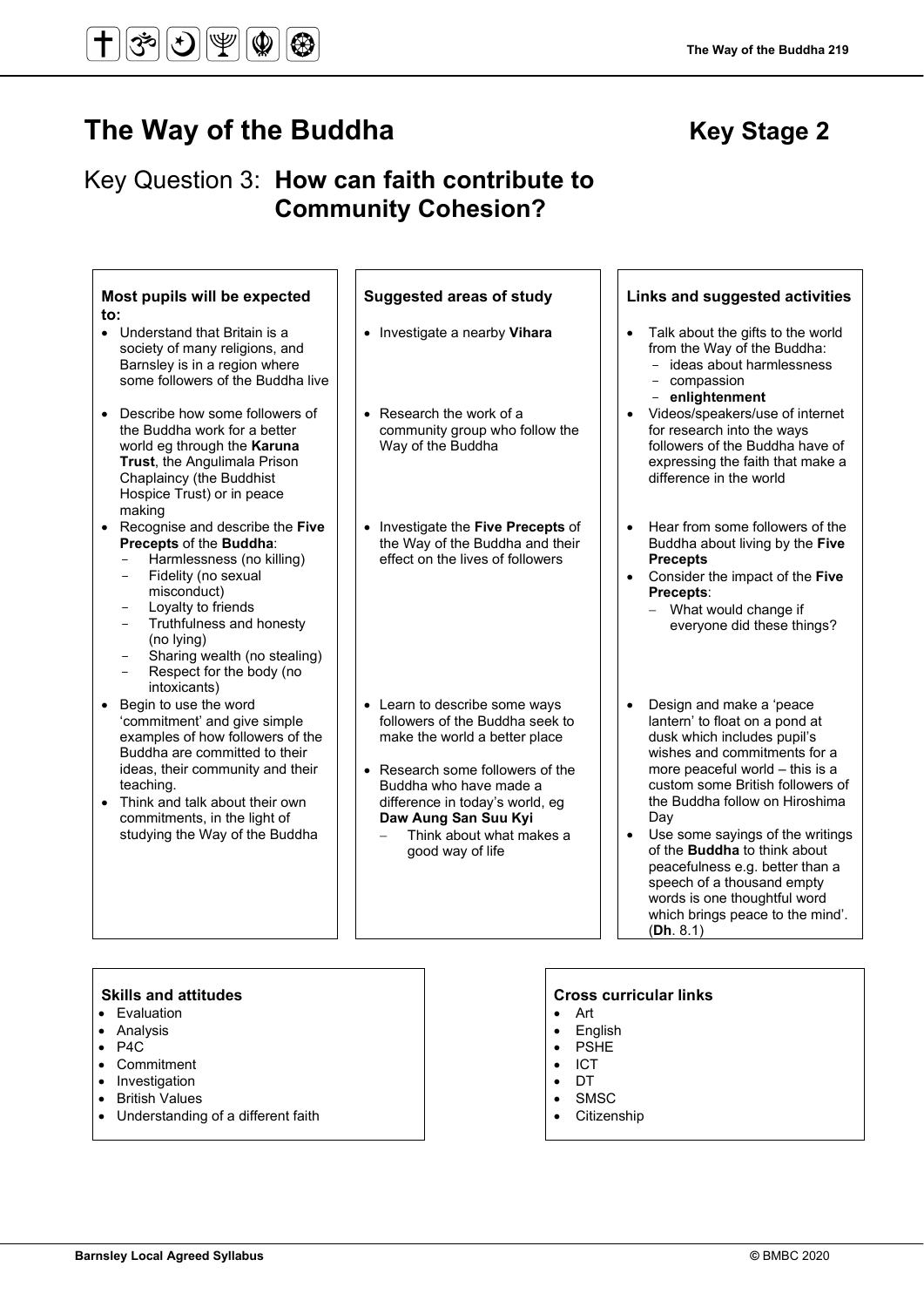# Key Question 4: **Why are some times special?**

| Most pupils will be expected<br>to:<br>Further their understanding of the<br>monastic ways of life in the Way<br>of the Buddha by learning about<br>how young people often spend<br>time in the Vihara and learn their<br>tradition | <b>Suggested areas of study</b><br>Learning from the <b>Buddha's</b><br>$\bullet$<br>values shown in the life of a<br><b>Vihara</b>                                                                                                                                              | Links and suggested activities<br>Pupils describe and make links<br>$\bullet$<br>between the practice of followers<br>of the Buddha and their own<br>lives                                    |
|-------------------------------------------------------------------------------------------------------------------------------------------------------------------------------------------------------------------------------------|----------------------------------------------------------------------------------------------------------------------------------------------------------------------------------------------------------------------------------------------------------------------------------|-----------------------------------------------------------------------------------------------------------------------------------------------------------------------------------------------|
| Ask questions about their own<br>lives and the value of self-<br>discipline, self-control and mental<br>training for themselves                                                                                                     | Investigate times in their own life<br>where they have needed more<br>self control:<br>What happened?<br>How did they feel?<br>$\qquad \qquad -$<br>What did they think about?<br>$\overline{\phantom{0}}$<br>Do they think it was good<br>$\overline{\phantom{0}}$<br>for them? | Hear some stories from those<br>$\bullet$<br>who grew up following the<br><b>Buddha</b> in countries where<br>followers of the Buddha are in a<br>majority and those who grew up<br>in the UK |
| Show an appreciation of what it is<br>like to live in the disciplined life of<br>a Bhikkhu (monk)                                                                                                                                   | Study a day in the life of a<br>$\bullet$<br><b>Bhikkhu</b>                                                                                                                                                                                                                      | Consider why the community of<br>the followers of the Way of the<br>Buddha might find life in a<br>Vihara as good, not hard or<br>gruelling                                                   |

- Commitment
- Investigation
- Understanding of a different faith
- P4C

# **Skills and attitudes**<br> **Cross curricular links**<br> **Cross curricular links**<br> **Cross curricular links**<br> **Cross curricular links**

- **English**
- PSHE
- ICT
- SMSC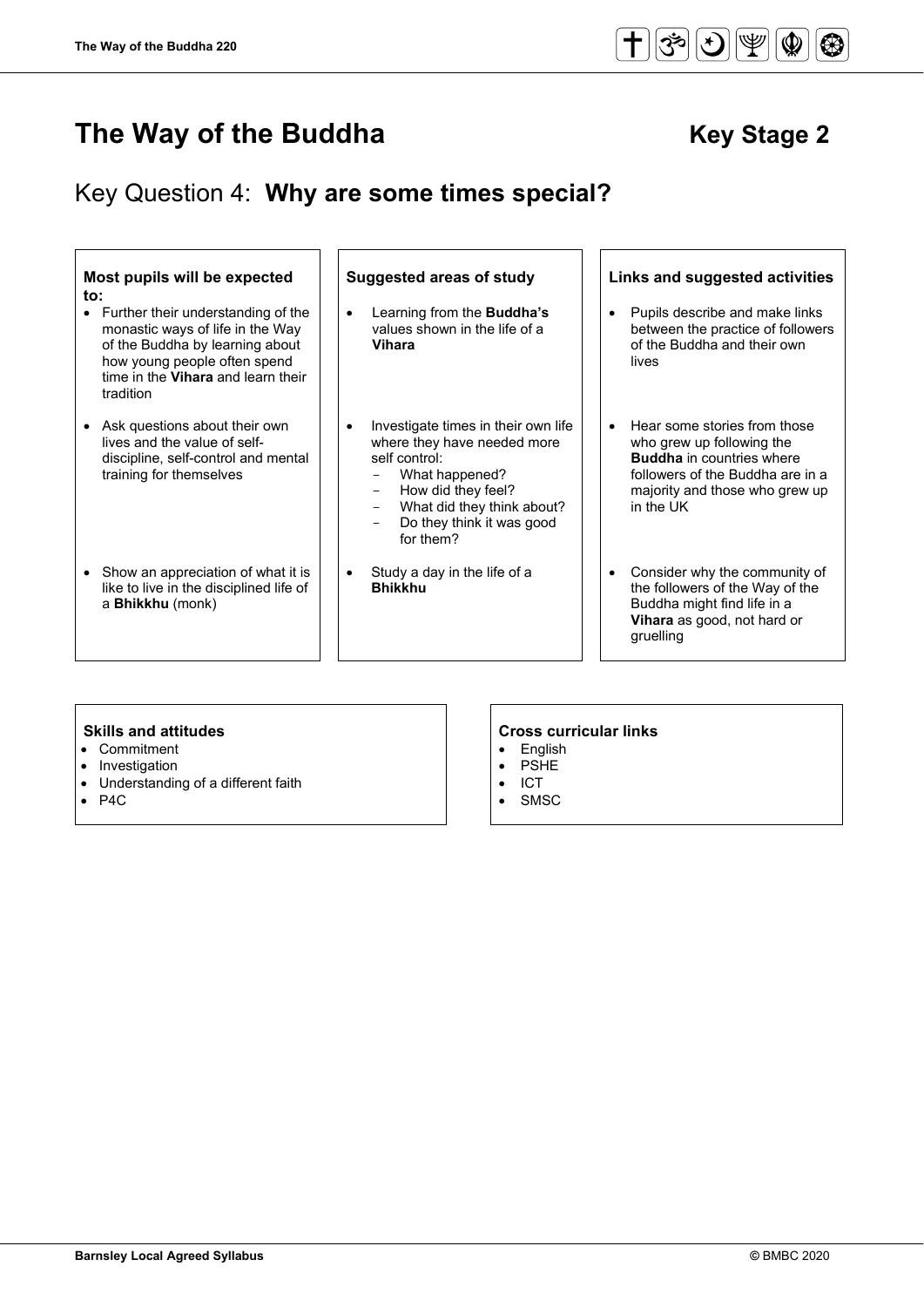# Key Question 5: **What can be learnt from the lives of significant people of faith?**

| Most pupils will be expected<br>to:<br>Know about the significance for<br>his followers, of the <b>Buddha</b> as<br>an enlightened person, who saw<br>the truth and showed the path to<br>live by | <b>Suggested areas of study</b><br>• Stories of the life of <b>Buddha</b> ,<br>especially stories of his birth, the<br><b>Four Sights, the middle Way and</b><br>the Enlightenment                                                             | Links and suggested activities<br>Pupils could:<br>Listen to stories of the <b>Buddha</b><br>and produce collage or artwork<br>that show the Four Sights |
|---------------------------------------------------------------------------------------------------------------------------------------------------------------------------------------------------|------------------------------------------------------------------------------------------------------------------------------------------------------------------------------------------------------------------------------------------------|----------------------------------------------------------------------------------------------------------------------------------------------------------|
| Consider questions about the<br>teachings of the <b>Buddha</b> , in the<br>simplest possible ways                                                                                                 | Thinking about the reasons why<br>$\bullet$<br>followers of the Buddha number<br>hundreds of millions today                                                                                                                                    | Create a story of their own in<br>$\bullet$<br>which a person began to wonder<br>about his/her life and its meaning                                      |
| Think about the <b>Buddha</b> as the<br>one who shows humanity - the<br>path by which suffering can end                                                                                           | Thinking about the Four Noble<br>$\bullet$<br>Truths:<br>All living includes suffering<br>Suffering is caused by<br>cravings<br>The end of desire will lead to<br>the end of suffering<br>The Noble Eightfold Path is<br>the way to end desire | Talk about the idea of 'seeing<br>$\bullet$<br>the light' or 'Enlightenment':<br>Why does this idea matter<br>so much to the followers of<br>the Buddha? |
| Suggest answers to the<br>questions:<br>What path will I follow?                                                                                                                                  | Think about personal or shared<br>$\bullet$<br>times of pain or suffering                                                                                                                                                                      | Talk about the sufferings we go<br>$\bullet$<br>through in life:<br>How can we help each                                                                 |

- What do I think is the meaning or the point of our lives?

• Understanding of a different faith<br>• British Values

# **Skills and attitudes Cross curricular links**

other?

happen?

− Why do such things

- 
- 

**British Values** 

• P4C

# • English<br>• PSHE

- **PSHE**
- SMSC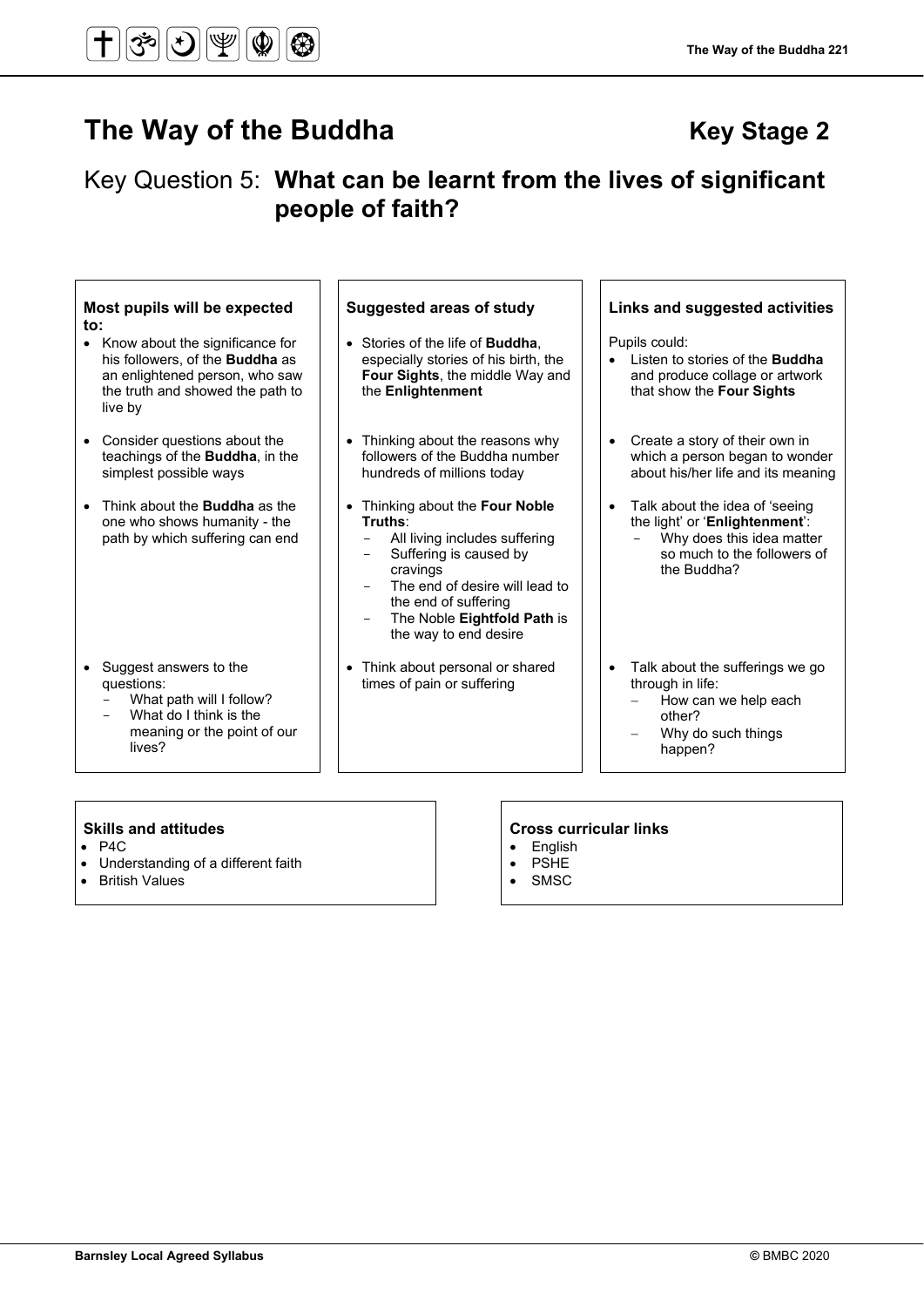$|\mathfrak{S}|$ 

 $|\mathcal{S}|$ 

 $|\Psi|$ 

 $\circledcirc$ 

 $\circledast$ 

# Key Question 6: **How do I and others feel about life and the universe around us?**

| Most pupils will be expected<br>to:                                                                                                 | <b>Suggested areas of study</b>                                                                                                                                                                                                                                                                                                   | Links and suggested activities                                                                                                                                                                                                                                                                                                                            |
|-------------------------------------------------------------------------------------------------------------------------------------|-----------------------------------------------------------------------------------------------------------------------------------------------------------------------------------------------------------------------------------------------------------------------------------------------------------------------------------|-----------------------------------------------------------------------------------------------------------------------------------------------------------------------------------------------------------------------------------------------------------------------------------------------------------------------------------------------------------|
| Identify some questions which<br>$\bullet$<br>are difficult to answer, especially<br>those that arise when we think of<br>suffering | Identify some profound<br>$\bullet$<br>questions eg:<br>Why do people suffer?<br>What can we learn from<br>suffering?<br>How can we reduce<br>suffering?<br>Why do bad things happen<br>$-$<br>to good people?<br>What is the purpose of life?<br>What is our responsibility<br>for looking after our world?<br>(Global warming). | Think of questions beginning<br>$\bullet$<br>with 'why?' which are difficult to<br>answer, - talk about some of<br>their own responses and<br>experiences                                                                                                                                                                                                 |
| Suggest answers to some difficult<br>questions about life and the<br>universe                                                       | • Think about sources for help and<br>understanding difficult questions<br>• What is Man's responsibility for the<br>care of our planet and the effects<br>of Global warming                                                                                                                                                      | Read some stories which<br>address some of these questions<br>and talk about how they feel eg:<br>Badger's Parting Gifts by<br>Susan Varley (death and<br>bereavement)<br>The Next Place by Warren<br>Hanson (the afterlife)<br>The Goodbye Boat by Mary<br>Joslin (the afterlife)<br>When the World was New<br>by Alicia Garcia de Lynam<br>(beginnings) |
| Develop their own thinking about<br>what makes these questions hard<br>to handle, but interesting                                   | • Suggest answers to some of these<br>questions based on their own<br>experiences and the teachings of<br>the Buddha                                                                                                                                                                                                              | Record their own response to a<br>difficult question in prose, poetry<br>or art                                                                                                                                                                                                                                                                           |
| Notice that the Way of the<br>$\bullet$<br>Buddha can offer answers to<br>questions which we find puzzling                          | • Make links between these<br>questions and some teachings of<br>the Buddha which offer a<br>response                                                                                                                                                                                                                             | Find out what answers followers<br>$\bullet$<br>of the Buddha might give to<br>some of these questions - make<br>posters with words and pictures<br>to convey a view of life and the<br>universe of followers of the<br><b>Buddha</b>                                                                                                                     |

- Analysis
- Interpretation
- $P4C$ <br>• Unde
- Understanding of a different faith

### **Skills and attitudes CRS CRS CRS CRS CRS CRS CRS CRS CRS CRS CRS CRS CRS CRS CRS CRS CRS CRS CRS CRS CRS CRS CRS CRS CRS CRS CRS CRS CRS CRS CRS CRS CRS**

- Art
- Design and Technology
- English
- PSHE
- SMSC
- ICT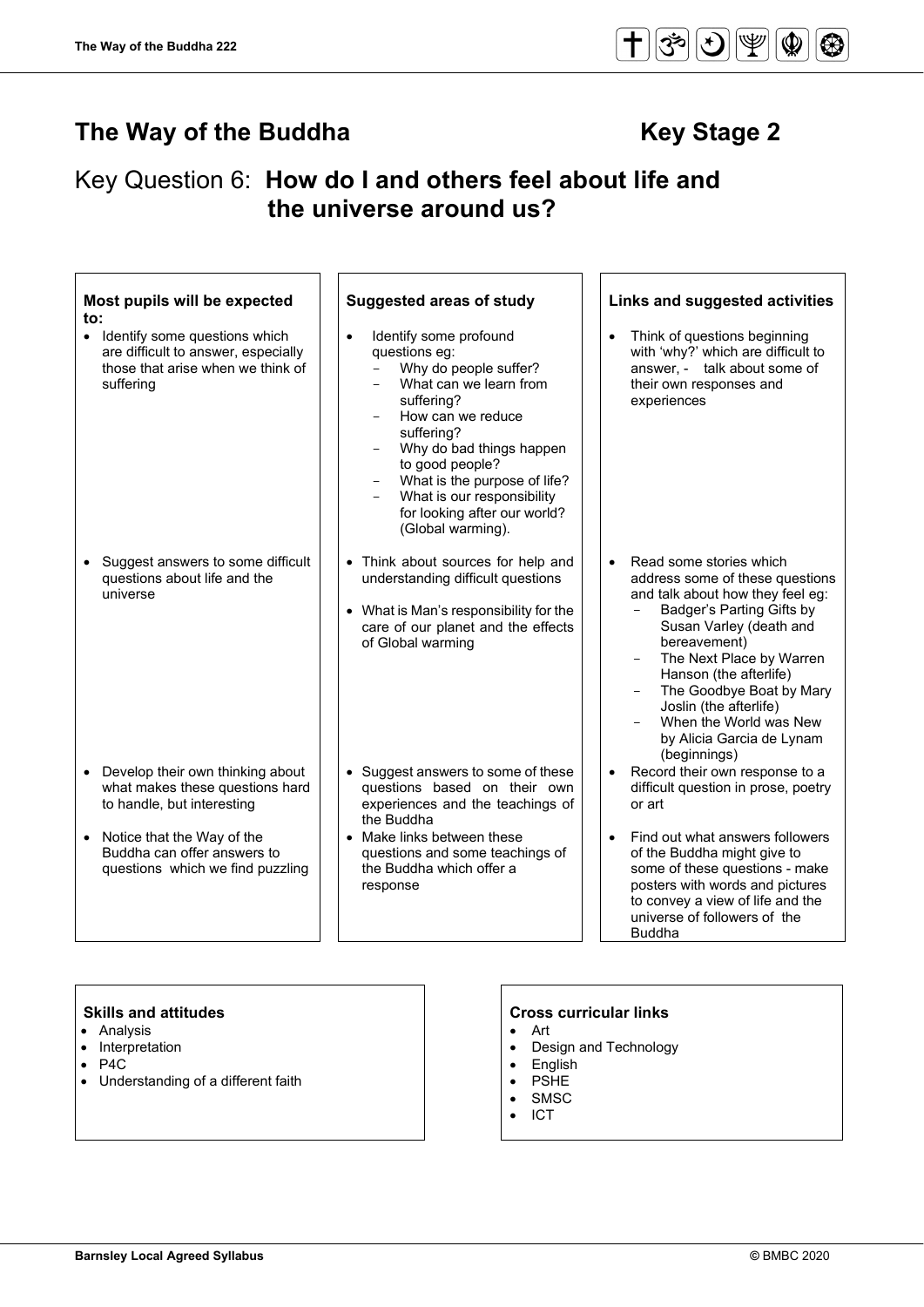# The Way of the Buddha **Key Stage 3 Key Stage 3**

 $\bigotimes$ 

# Key Question 1: **Why are these words special?**

| Most pupils will be expected<br>to:<br>• Show understanding of how<br>some sacred writings are used by<br>the followers of the <b>Buddha</b> | <b>Suggested areas of study</b><br>• The teaching of the Buddha:<br>o The Four Noble Truths<br>The Noble Eightfold Path<br>$\circ$<br>$\circ$ What do these eight ways of<br>living mean?<br>o How do I respond to each<br>one? | Links and suggested activities<br>Illustrate what the meanings of<br>$\bullet$<br>the Four Noble<br><b>Truths/Eightfold Path might be</b><br>for young people in Barnsley                                                                                   |
|----------------------------------------------------------------------------------------------------------------------------------------------|---------------------------------------------------------------------------------------------------------------------------------------------------------------------------------------------------------------------------------|-------------------------------------------------------------------------------------------------------------------------------------------------------------------------------------------------------------------------------------------------------------|
| Make links between authorities of<br>the followers of the Way of the<br><b>Buddha</b> and the authorities of<br>others                       |                                                                                                                                                                                                                                 | Reflect on what may be learned<br>$\bullet$<br>from these texts by others                                                                                                                                                                                   |
| • Explain why it is the teaching<br>(Dhamma), rather than the book<br>which matters most to followers<br>of the Way of the Buddha            |                                                                                                                                                                                                                                 | Describe ways in which the<br>$\bullet$<br>Buddha's teaching has made a<br>difference to a contemporary<br>individual                                                                                                                                       |
|                                                                                                                                              |                                                                                                                                                                                                                                 | Suggest how a fictional<br>$\bullet$<br>character (eg from cartoons or<br>movies) might have to change<br>their life if they were to follow the<br>Noble Eightfold Path.<br>(Kar2ouche - 'Learn from<br>Religion' to create Eightfold<br>Path story boards) |

#### **Skills and attitudes CRS CRS CRS CRS CRS CRS CRS CRS CRS CRS CRS CRS CRS CRS CRS CRS CRS CRS CRS CRS CRS CRS CRS CRS CRS CRS CRS CRS CRS CRS CRS CRS CRS**

- Investigating
- Interpretation
- Curiosity

- English • PSHE
- 
- 
- Philosophy

### • ICT

## **Websites and Publications**

- Useful Buddhist websites (KS1, 2 and 3) please see page 231
- Useful Buddhist publications (KS1, 2 and 3) please see page 236
- Acronyms used within this section please see page 236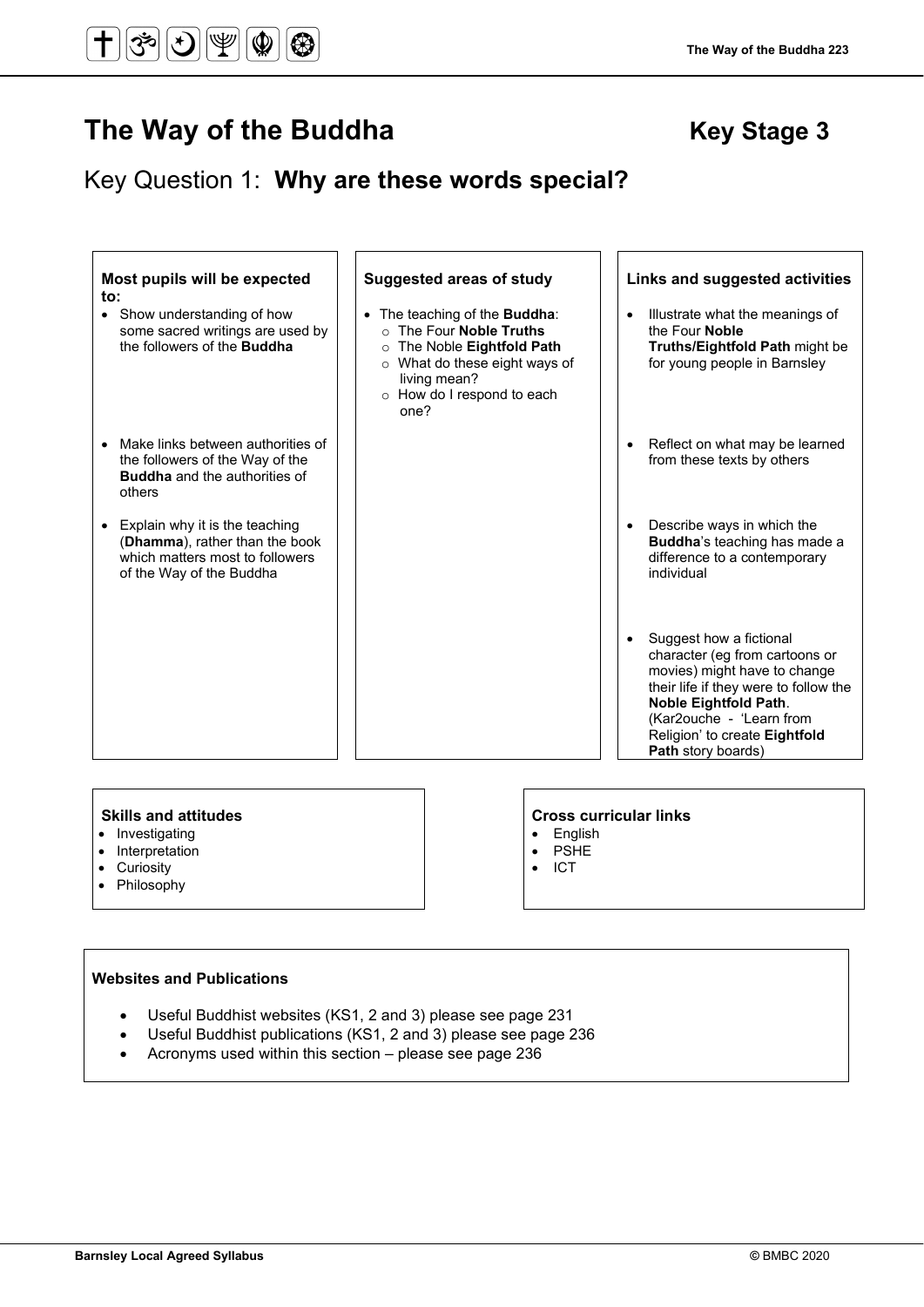$\overline{a}$ 

# **The Way of the Buddha** Key Stage 3

# Key Question 2: **Why are some places special?**

#### Most pupils will be expected to:  $\vert \cdot \vert$  Suggested areas of study  $\vert \cdot \vert$  Links and suggested activities • Describe some features of a centre for the Way of the **Buddha** • **Viharas** and other centres for the Way of the **\*Buddha** in Yorkshire • Pupils create letters describing how a disused fire station has been converted to a Buddhist centre<br>BBC Belief File Buddhism • Show understanding of the significance of **Buddha** images and the symbols associated with them • The use of a **Buddha Rupa** • Make links between meditation for followers of the Way of the **Buddha** and the human need for reflection and self-awareness • The symbols associated with meditation by the followers of the **Buddha** • The significance of places of meditation in the local area, and in a country where followers of the **Buddha** are in the majority • Reflect on what may be learned from 'skilful means' and meditation practice by non-Buddists • Explain how meditation for the followers of the Way of the **Buddha** makes an impact on life The practice of taking time in a monastery for young people in Burma/Thailand/the UK • Raise questions and suggest answers about what it means to follow a leader, to seek peace, or to reflect on life's shape and circumstances • Ask questions about key turning points in our own lives, in the light of learning about the **Buddha**'s life • Watch a video about the practice of followers of the **Buddha**, and suggest questions to put to a follower • Explain why the Way of the **Buddha** has become popular in the UK Look at figures for followers of the Way of the **Buddha** over the years • Account for the growth of the Way of the Buddha in the UK in recent decades • Explain the significance for many followers of the **Buddha** of the **Four Sites**: - **Lumbini, Siddhartha**'s birthplace **Bodh Gaya**, the place of his **Enlightenment** - The Deer Park at **Sarnath**, where he first preached the **Dhamma** - **Kushinagara**, where he passed away • Sacred sites of **Siddhartha Gautama**, for the followers of the **Buddha**, associated with his life in India Use the Web to find virtual information about the places of pilgrimage for the followers of the **Buddha** • Consider and explain the role of physical journeys and places of devotion in the Way of the **Buddha** • Investigate the places where followers of the **Buddha** are reminded of the origins of their religion - Explain the meanings of some stories of the **Buddha**'s life • Consider what non-Buddhists can learn from the great places of pilgrimage for followers of the **Buddha**, beyond their being just a tourist

- Investigating
- Analysis
- Interpretation
- Critical thinking
- **Philosophy**

- **English**
- PSHE
- ICT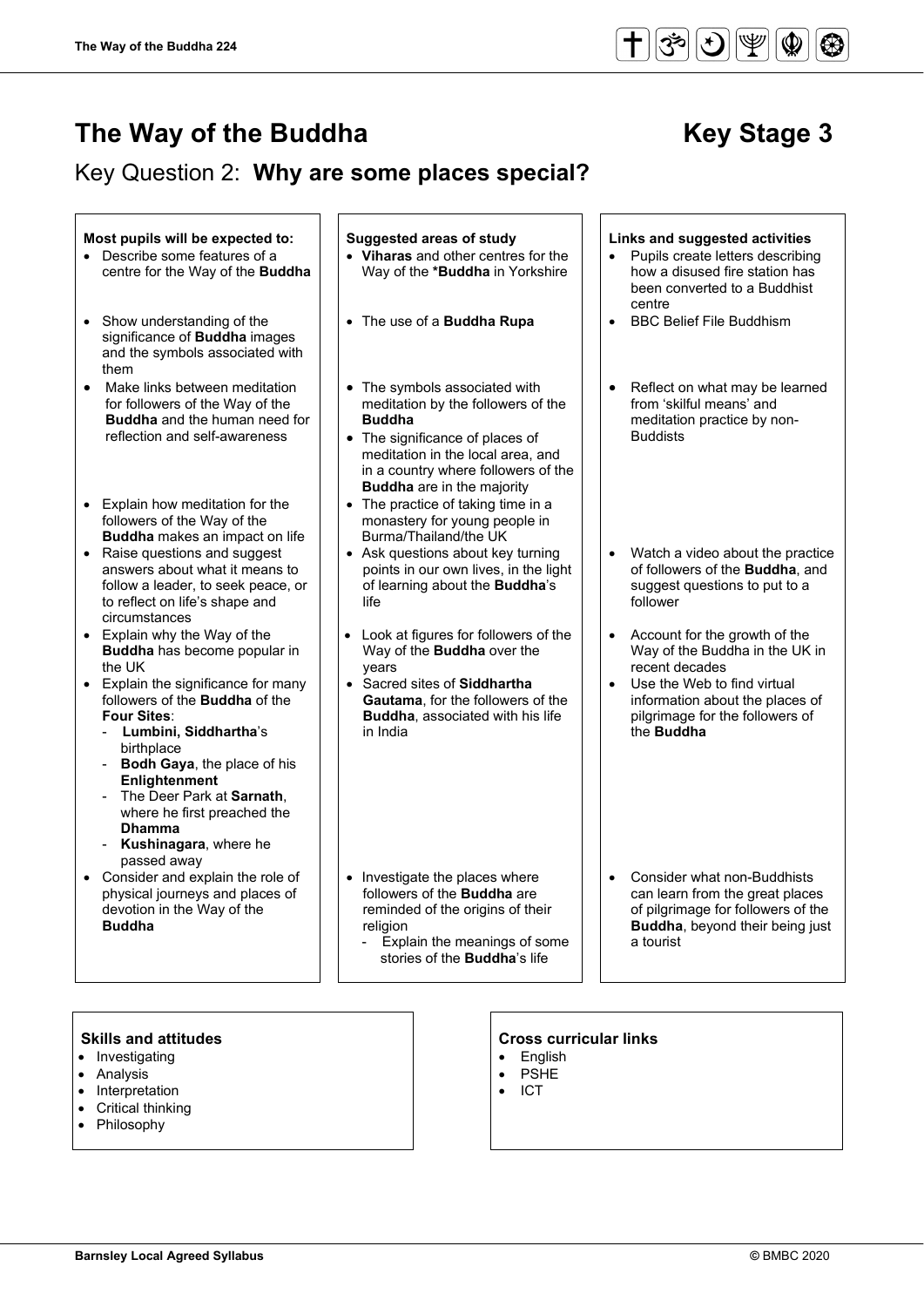# Key Question 3: **How can faith contribute to Community Cohesion?**

| Most pupils will be expected<br>to:                                                                                                                                                                                                                                                             | <b>Suggested areas of study</b>                                                                                                                                                                                     | Links and suggested activities                                                                                                                                                                                                                                                                                                                                                                                                                                                                                                                                                                                     |
|-------------------------------------------------------------------------------------------------------------------------------------------------------------------------------------------------------------------------------------------------------------------------------------------------|---------------------------------------------------------------------------------------------------------------------------------------------------------------------------------------------------------------------|--------------------------------------------------------------------------------------------------------------------------------------------------------------------------------------------------------------------------------------------------------------------------------------------------------------------------------------------------------------------------------------------------------------------------------------------------------------------------------------------------------------------------------------------------------------------------------------------------------------------|
| • Develop and deepen their<br>understanding of the life of the<br><b>Buddha</b> and its impact today                                                                                                                                                                                            | • Find out about the influence and<br>spread of the Way of the Buddha<br>in the world, and particularly in<br>the UK.                                                                                               | Evaluate their own life style: How<br>$\bullet$<br>would they like to change it?<br>What reasons for change would<br>followers of the Buddha offer?<br>Consider the possible<br>advantages of experiencing<br>times of silence and/or<br>meditation<br>Acrostic poems on words such<br>as Meditate/Silence<br>Explore some examples of art for<br>$\bullet$<br>the followers of the Buddha<br>(web, video, photos and<br>artefacts are potential sources)<br>Spend time thinking about and<br>creating a work of art in one<br>medium that expresses their own<br>ideas about a spiritual or<br>religious question |
| Find out about a centre for the<br>$\bullet$<br>Way of the Buddha in the region,<br>discovering what happens there,<br>how it serves the community and<br>how it exemplifies the traditions<br>of the <b>Buddha</b>                                                                             | • Use census data and local<br>directories to study the<br>communities of followers of the<br>Buddha in the region<br>Find out about one or more of<br>the centres for the Way of the<br><b>Buddha in Yorkshire</b> | Visit a local centre for the Way of<br>the Buddha and/or invite a<br>visiting speaker                                                                                                                                                                                                                                                                                                                                                                                                                                                                                                                              |
| Raise questions and suggest<br>$\bullet$<br>answers about community,<br>values and experiences in their<br>own lives; in the light of the<br>community of followers of the<br><b>Buddha</b><br>Articulate what respect for the<br>Way of the Buddha means in<br>a plural society like their own | • Consider the value of some of the<br>wider aspects of identity that the<br>community may support - eg<br>through meditation gardens,<br>community groups, caring<br>societies and the like                        | The BBC RE programming<br>$\bullet$<br>'Curriculum Bites - KS3' offers<br>some useful resources for this<br>study based at the Samye Ling<br><b>Buddhist Monastery in Dumfries</b><br>The Clear Vision Trust produce<br>many resources for teaching and<br>learning                                                                                                                                                                                                                                                                                                                                                |

- Interpretation
- Evaluation
- Investigation
- Self-understanding
- British values

### **Skills and attitudes CRS CRS CRS CRS CRS CRS CRS CRS CRS CRS CRS CRS CRS CRS CRS CRS CRS CRS CRS CRS CRS CRS CRS CRS CRS CRS CRS CRS CRS CRS CRS CRS CRS**

- English
- 
- 
- ICT
- Citizenship

- Art
- PSHE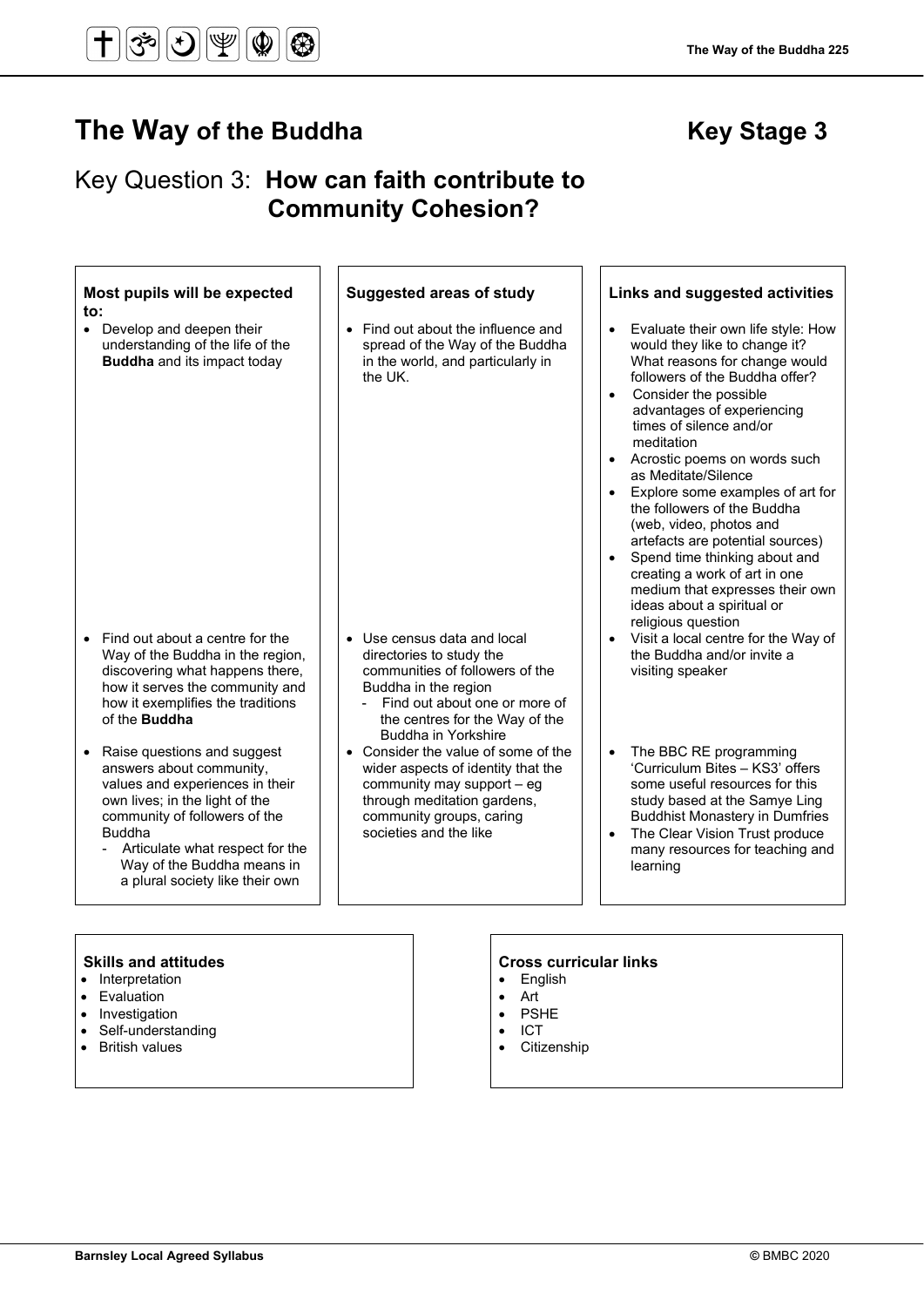

# Key Question 4: **Why are some times special?**



- Investigating
- Self-understanding
- **Philosophy**

- **English**
- **PSHE**
- ICT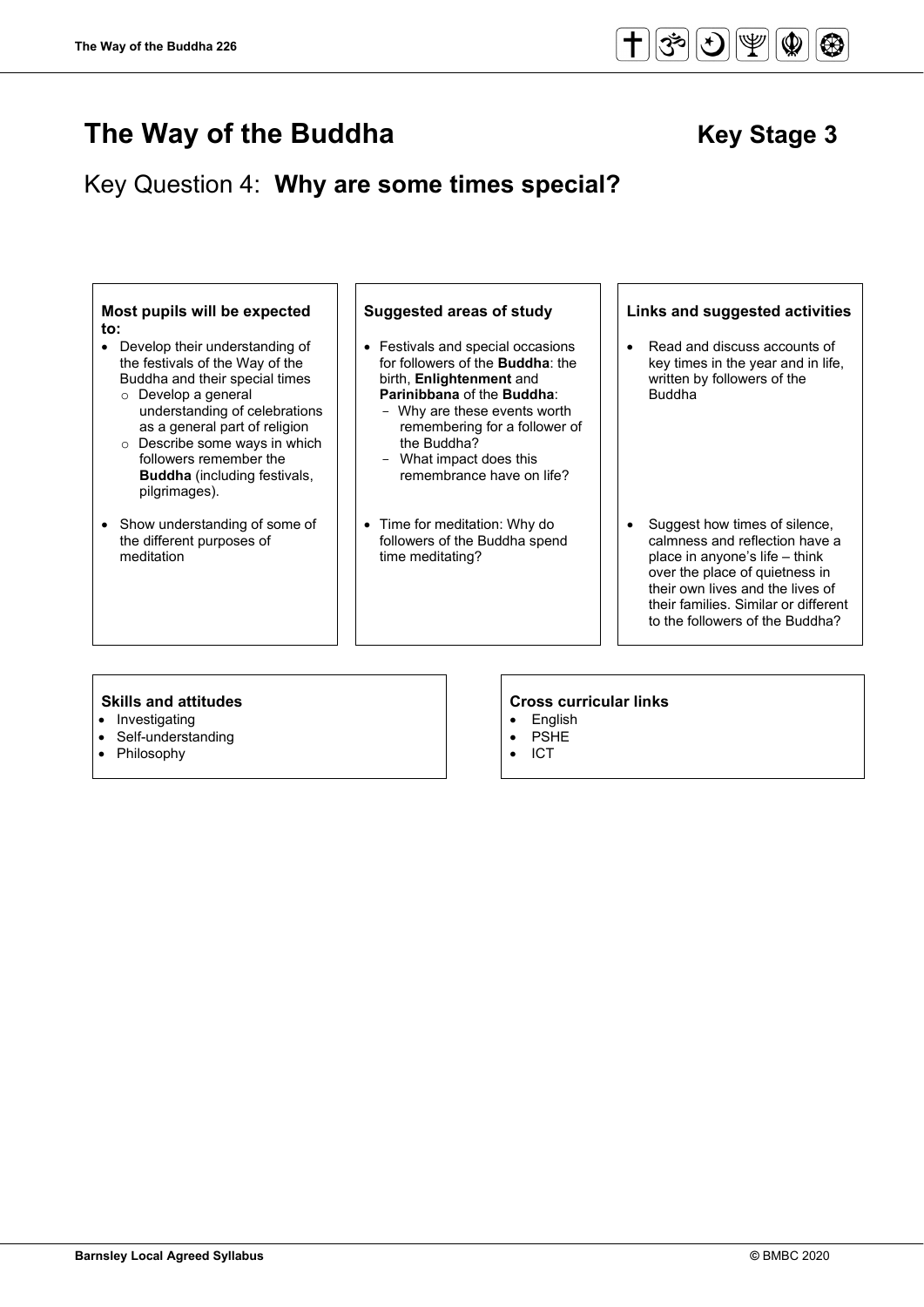### **Barnsley Local Agreed Syllabus ©** BMBC 2020

# Key Question 5: **What can be learnt from the lives of significant people of faith?**

### **Most pupils will be expected to:**

• Explain some of the 'turning points' in the life of **Gotama Buddha** – why did he make these changes?

#### • Explore why **Gotama Buddha** developed a following and how the religion of the Way of the Buddha developed after his death, including the development of a substantial population of followers of the **Buddha** in the UK today

- Consider the relevance of some of **Buddha**'s teachings to their life and personal experiences
- Evaluate the leadership and inspirational qualities

#### **Suggested areas of study Links and suggested activities**

- Pupils can think about the values the **Buddha** taught and see how these ideals might make a difference in their own or others' lives
- Pupils can express and discuss their own values in relation to a number of modern dilemmas, and ask the question 'What would the **Buddha** have done?' ICT **Kar2ouche -** Learn from Religion

- Application
- **Interpretation**
- Self-understanding
- Critical thinking<br>• Philosophy
- **Philosophy**

#### **Skills and attitudes Cross curricular links**

• PSHE<br>• ICT

**The Way of the Buddha 227**

# • English

• ICT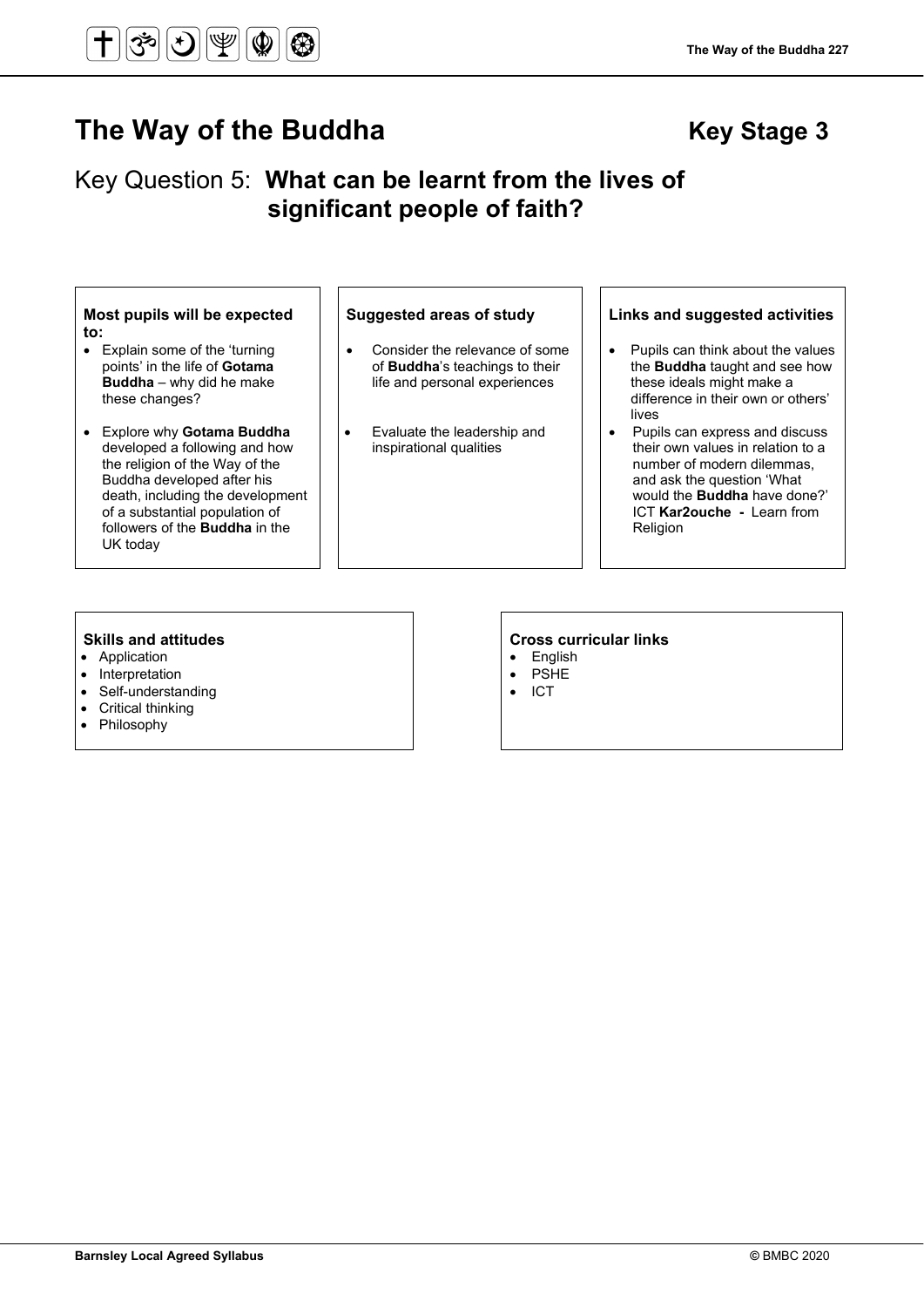# Key Question 6: **How do I and others feel about life and the universe around us?**

| Most pupils will be expected<br>to:<br>Describe how followers of the<br><b>Buddha</b> explain the suffering in<br>the world | <b>Suggested areas of study</b><br>Suggest answers to the question:<br>'Why do we suffer?'           | Links and suggested activities<br>Analysis of a day's newspapers<br>to identify examples of suffering,<br>and think about their causes.<br>Reflect on different responses to<br>that suffering, linked with the<br>ability and inability to respond |
|-----------------------------------------------------------------------------------------------------------------------------|------------------------------------------------------------------------------------------------------|-----------------------------------------------------------------------------------------------------------------------------------------------------------------------------------------------------------------------------------------------------|
| Raise questions and suggest<br>answers about suffering,<br>compassion and action to ease<br>suffering                       | Discuss the values of followers of<br>the Way of the Buddha:<br>Compassion, awareness,<br>detachment | Using ICT - compile a display<br>of my answers to suffering and<br>the situations in the world where<br>this can be seen                                                                                                                            |
| Raise questions and suggest<br>$\bullet$<br>answers to some difficult<br>questions about life and the<br>universe           | • What is Man's responsibility for<br>the care of our planet and the<br>effects of Global warming    | Discussions and research to<br>illustrate local and global events                                                                                                                                                                                   |

- Investigating
- Analysis
- Evaluation
- Self-understanding
- Philosophy

# **Skills and attitudes**<br> **e** Investigating<br> **e** Investigating<br> **e** Folish

- **English**
- PSHE
- ICT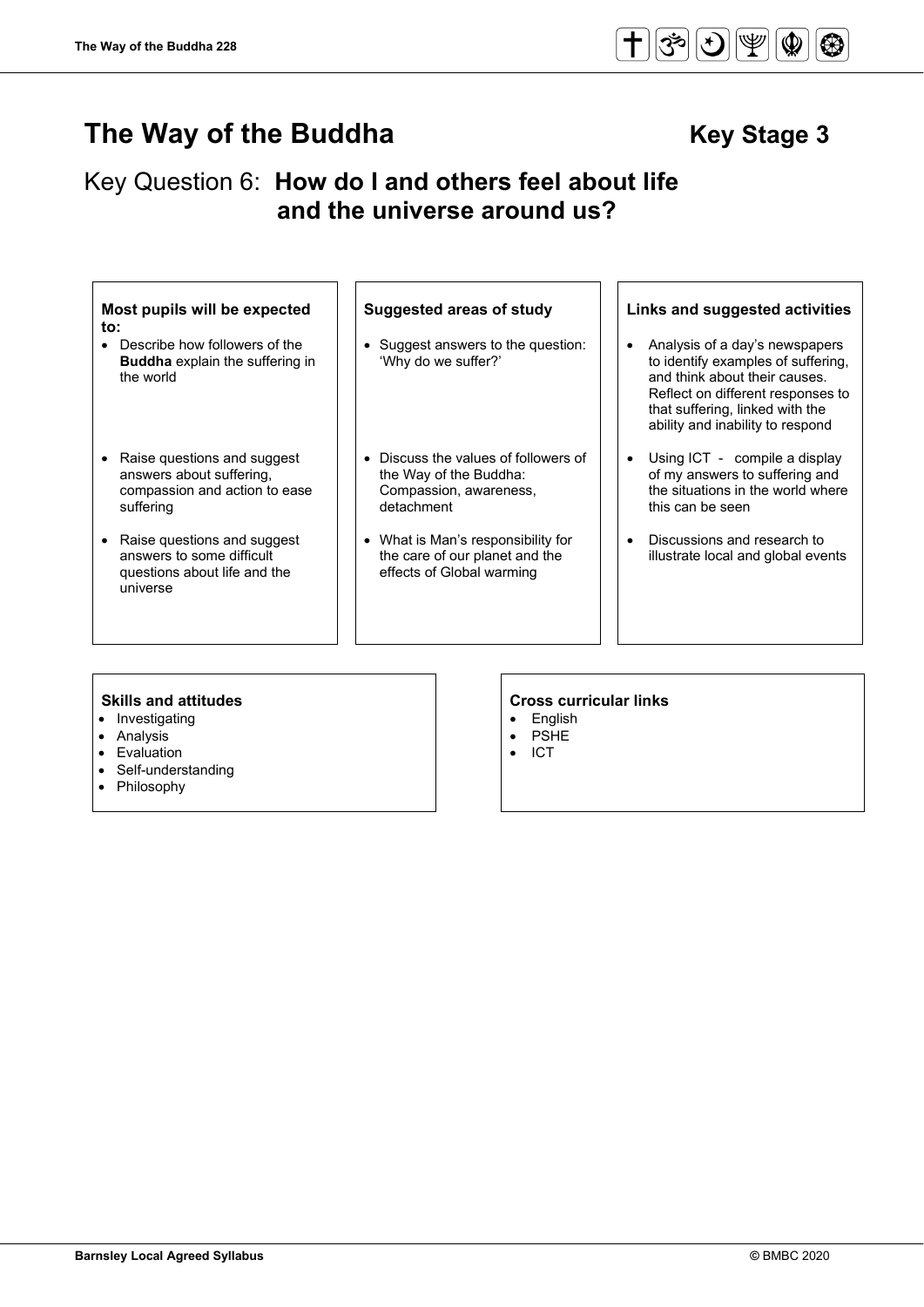# **The Way of the Buddha**

# **Key Stages 1, 2 and 3**

## **Useful Websites**

A Google search **BBC Bitesize Buddhism** accesses the following websites:

- Buddhism KS2 Religious Studies 3 learner guides What is Buddhism? What is Nirvana Day? What is Wesak?
- What is Buddhism? (KS2) What do Buddhists believe? Buddhism in pictures, What is the Buddhist holy book? etc.
- Buddhism KS3 Religious Studies Class Clips Beliefs, Global Issues, Practices and belonging etc.
- Buddhism KS1, 2 & 3 Twinkl (account required) Power Points, worksheets, games etc.
- 9 Facts about Buddhism Buddha is known as a teacher not a god, etc.

Related searches include: KS3 Buddhism test, Buddhist beliefs, Buddhism GCSE, Buddhism worksheets KS3, etc.

A Google search **Facts for Kids Buddhism** accesses the following websites:

- Buddhism for KS1 and KS2 children Top 10 facts, timeline, photo gallery etc.
- Buddhist Facts for Kids cause and effect chain, reincarnation, Nirvana etc.
- Buddhism for Children primary homework help, How is Buddhism different from other religions etc.

Related searches include: 10 facts about Buddhism KS3, Buddhist beliefs for kids, Buddhist books for kids etc.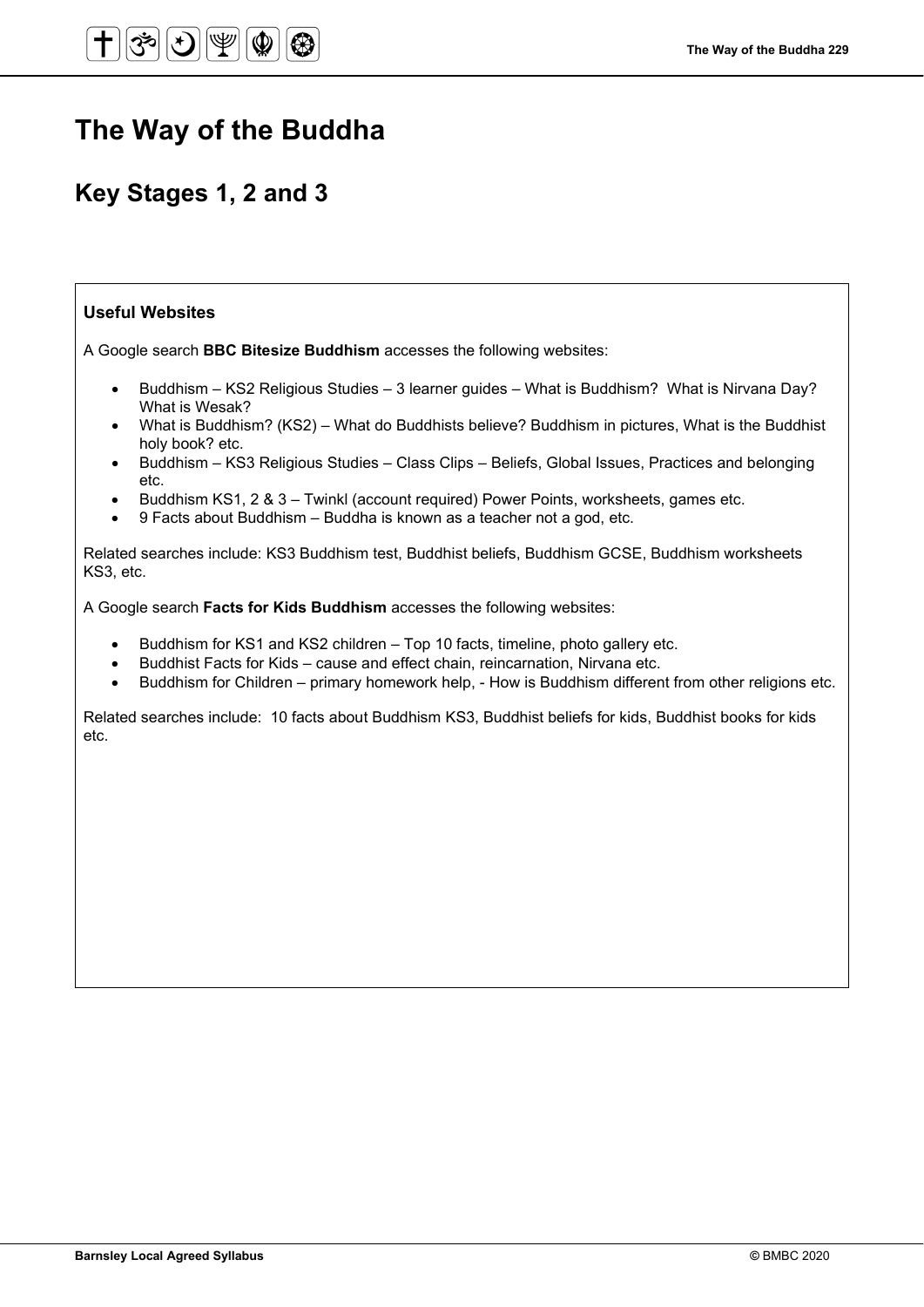# **The Way of the Buddha**

# **Key Stages 1, 2 and 3**

## **Useful Publications**

- Let's Find Out About series Buddhist Temples (KS1/2) Raintree.
- Celebrations Wesak (KS1/2) Heinemann Library.
- Our Culture series Buddhist (KS1/2) Franklin Watts.
- Stories from Faiths The Sound the Hare Heard and other stories (KS1/2) QED Publications.
- Where we Worship Buddhist Temple (KS1/2) Franklin Watts.
- Everyday Religion My Buddhist Life (KS1/2) Hodder Wayland.
- Places of Worship series Buddhist Temples (KS2) Heinemann Library.
- World of Faiths series Buddhism (KS2/3) QED Publications.
- Introducing Religions Buddhism (KS2/3) Heinemann.
- Storyteller series Buddhist Stories (KS2/3) Evans Brothers Ltd.
- A Year of Festivals Buddhist Festivals (KS2/3) Franklin Watts.
- A Young Person's Guide to the Religions of the World What I Believe (KS2/3) Macdonald Young Books.
- Religion in Focus Buddhism (KS2/3) Franklin Watts.
- Religions of the World Buddhism (KS2/3) Wayland.
- Sacred Texts The Tipitaka and other Buddhist texts (KS2/3) Evans Brothers.
- A Year of Religious Festivals My Buddhist Year (KS2/3) Hodder Children's Books.
- My Belief I am a Buddhist (KS2/3) Franklin Watts.
- Lesson Bank Religious Education Buddhist (KS2/3) Belair Publications.
- Beliefs and Cultures Buddhist (KS2/3) Franklin Watts.
- Celebrate Buddhist Festivals (KS2/3) Heinemann.
- Holy Places series Bodh Gaya (KS2/3) Heinemann Library.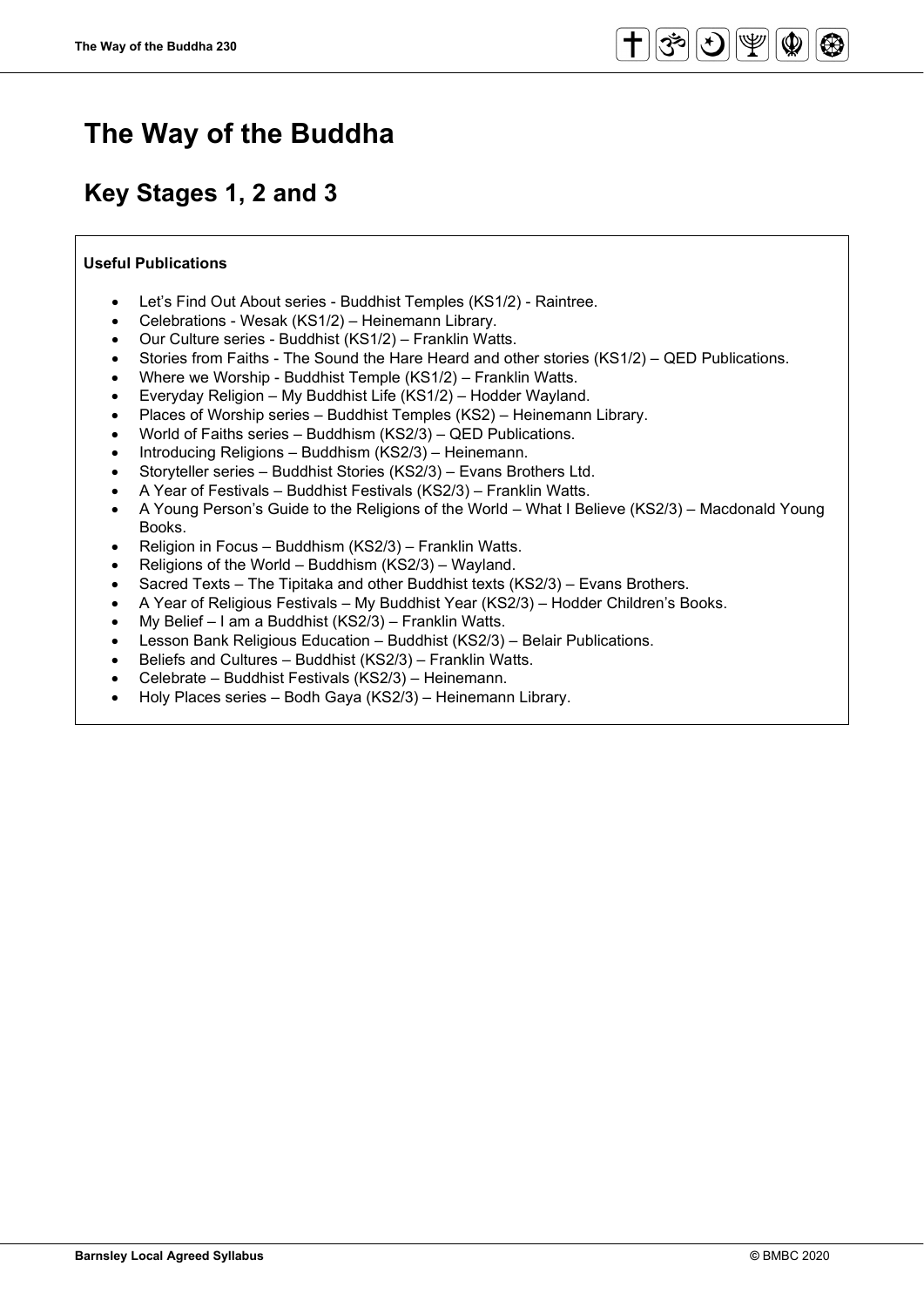

# **VISITING A PLACE OF WORSHIP**

# **BUDDHIST TEMPLE**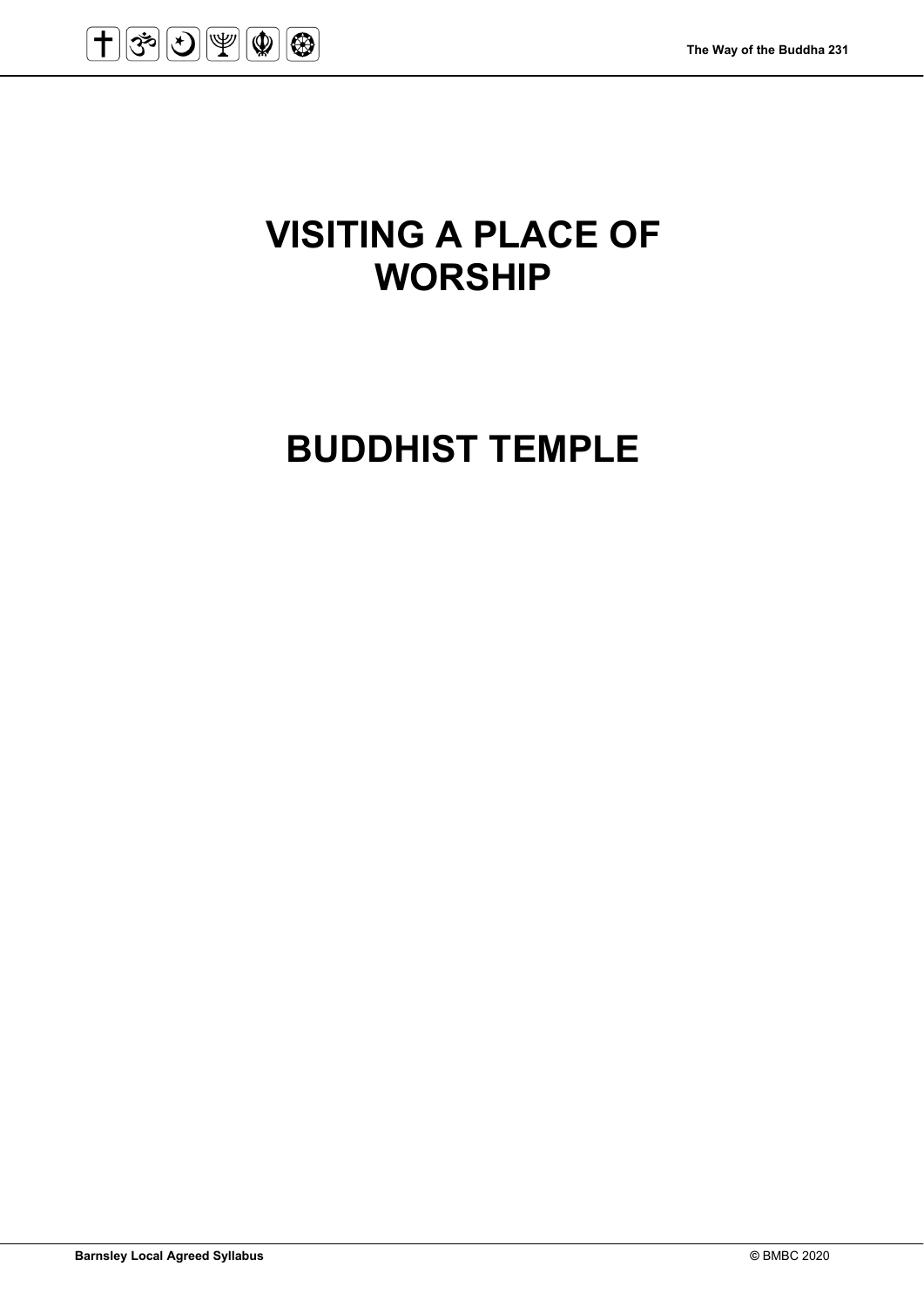

### **GENERAL INFORMATION**

It is always advisable to:

- Visit a place of worship prior to a class visit, if this is possible
- Prepare pupils as much as possible prior to a visit
- Obtain a risk assessment for the place of worship prior to a class visit
- Check class limits each place of worship may have a different class limit

### **Donations**

Voluntary donations towards the upkeep of a place of worship are always appreciated.

### **Contact Details**

Contact details for a variety of Interfaith Centres can be found on the LA RE website with recommendationsfrom SACRE/school visits.

### **Dress Code**

- Modest clothing should be worn.
- There is no requirement to cover heads.
- Men/boys long trousers should be worn. Short trousers should only be worn by younger boys if they arepart of school uniform.
- Women/girls long skirts/trousers and a modest top. Low necklines and crop tops are unacceptable.

### **Behaviour**

- Respect the building as a sacred space. It is regarded as special by the community of **Buddhiststhere**
- Mobile phones should be turned off whilst in the building
- Photography may be permitted. Please check with the monk prior to the visit
- Alcohol should NOT be consumed before visiting the Temple and is NOT allowed on the premises
- Smoking is **NOT** allowed on the premises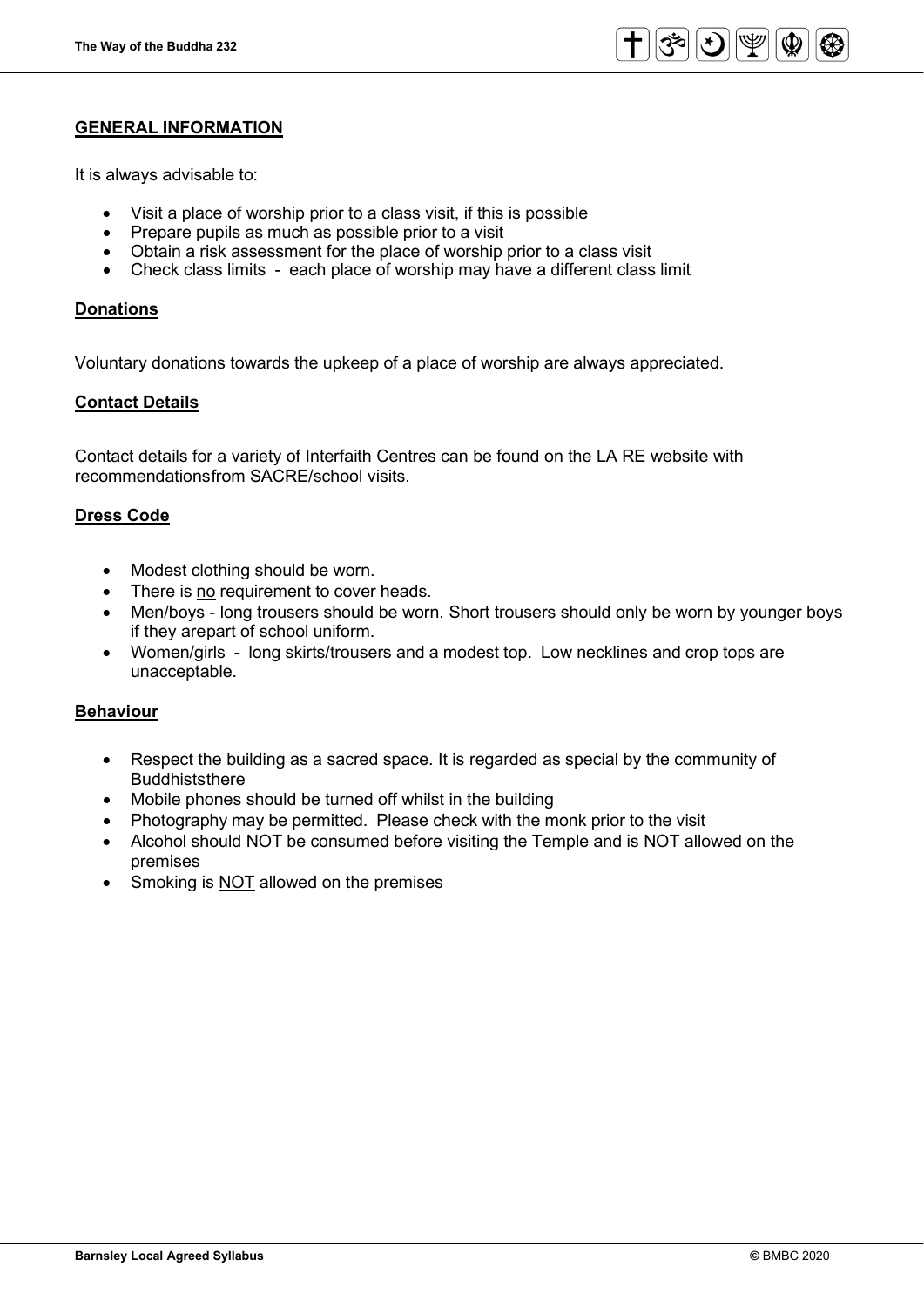# **The Way of the Buddha glossary**

 $|\mathcal{F}||\mathcal{F}||\mathcal{F}|$ 

As the Way of the Buddha spread throughout the East, it came to be expressed in many different languages. Where a variety of languages are used the main language is used, where these are equal, the Pali term is the main one used in the Syllabus. Terms in the Sanskrit and Pali of India are in most common use in the West, although Japanese and Tibetan terms also occur frequently. Pali is the language of the texts of the Theravada school, whilst Sanskrit is used for general Mahayana. **Zen** Buddhism uses terms expressed in Japanese, and Tibetan Buddhism, Tibetan. Italicised phrases represent a literal translation. Bold type indicates that this is also a glossary entry.

### **Abhidhamma**[Pali]

*Further or higher teaching.* The philosophy and psychology of the Way of the Buddha in abstract, systematic form. Called **Abhidharma** in Sanskrit.

#### **Abhidhamma Pitaka** [Pali]

This is the third of the three principal sections of the canon of basic scripture. It is a systematic, philosophical and psychological treatment of the teachings given in the **Sutta Pitaka.** Called **Abhidharma Pitaka** in Sanskrit.

## **Abhidharma** [Sanskrit] See the Pali word **Abhidhamma.**

### **Abhidharma Pitaka**

[Sanskrit] See the Pali phrase **Abhidhamma Pitaka.**

# **Amida** [Japanese] See the Sanskrit phrase **Amitabha Amitayus.**

## **Amitabha Amitayus**

[Sanskrit] Buddhas having unlimited light and life respectively. Called **Amida** in Japanese

### **Anapanasati** [Pali]

*Mindfulness of the breath.* The practice most usually associated with the development of concentration and calm, but also used in the training of Vipassana (insight). Called **Anapanasmrti** in Sanskrit.

# **Anapanasmrti**

**[Sanskrit]** See the Pali word **Anapanasati.**

# **Anatman** [Sanskrit] See the Pali word

**Anatta.**

## **Anatta** [Pali]

*No self I No soul.* insubstantiality; denial of a real or permanent self. Called **Anatman** in Sanskrit.

### **Anicca** [Pali]

*Impermanence I Transience.* Instability of all things, including the self. Called **Anitya** in Sanskrit.

# **Anitya** [Sanskrit] See the Pali word

**Anicca.**

**Arahant** [Pali] See under **Arahat.**

### **Arahat** [Pali]

*Enlightened disciple.*  The fourth and highest stage of Realisation recognised by the **Theravada** tradition. One whose mind is free from all greed, hatred and ignorance.Also spelt **Arahant.** Called **Arhat** in Sanskrit.

## **Arhat** [Sanskrit] See the Pali word **Arahat.**

**Atman** [Sanskrit] See the Pali word **Atta.** 

# **Atta** [Pali] *Self I Soul.* Called

**Atman** in Sanskrit.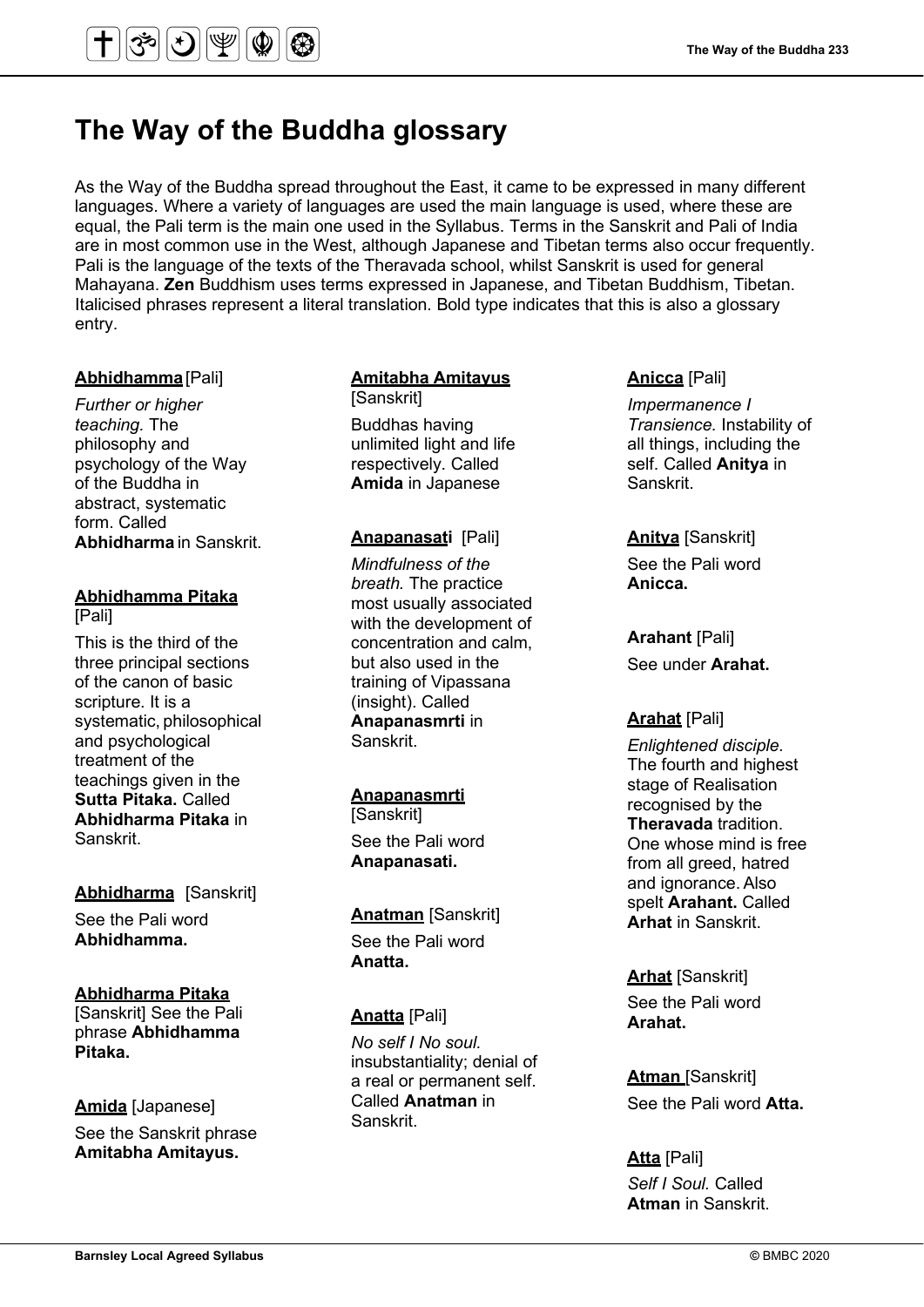# **BCE**

(Before Common Era) Commonly used secular and historical reckoning used throughout this syllabus.

### **Bhikkhu (Bhikkhus)** [Pali]

Fully ordained Buddhist monk. Called **Bhikshu** in Sanskrit.

#### **Bhikkhuni (Bhikkhunis)** [Pali]

Fully ordained Buddhist nun. Called **Bhikshuni** in Sanskrit.

# **Bhikshu** [Sanskrit]

See the Pali word **Bhikkhu.**

# **Bhikshuni** [Sanskrit]

See the Pali word **Bhikkhuni.**

# **Bodh Gaya**

Place of the **\*Buddha's Enlightenment. One of the Four Sites**

# **Bodhi Tree** [Pali]

The tree (ficus religiosa) under which the **'Buddha** realised **Enlightenment.** It is known as the **Tree of Wisdom.**

# **Bodhisatta** [Pali]

*A Wisdom Being.* (i) One intent on becoming, or destined to become, a Buddha. (ii) **\*Gotama,** before his **Enlightenment** as the historical **\*Buddha.**

# **Bodhisattva** [Sanskrit]

A being destined for **Enlightenment,** who postpones final attainment of Buddhahood in order to help living beings. See also **Mahayana.** 

## **Brahma Viharas** [Pali]

The four sublime states: loving kindness, compassion, sympathetic joy, and evenness of mind.

### **The \*Buddha** [Pali / Sanskrit]

*Awakened One I Enlightened One.* See also biographical section.

# **CE (Common Era)**

[English] Commonly used secular and historical reckoning used throughout this syllabus which was published in 2005 **CE.** It matches the Christian years AD, 'in the year of our Lord'.

**Cetiya** [Pali] See **Trupa.**

**Ch'an** [Chinese] See the Pali word **Jhana.**

# **Dalai Lama** [Tibetan]

*Great Ocean.* Incarnations of the spiritual and temporal leader of the Tibetan people. The Tibetan people are currently led by the  $14<sup>th</sup>$  incarnation. See also biography section.



# **Dana** [Pali / Sanskrit]

*Generosity I Giving I Gift.*

# **Dhamma** [Pali]

*Universal law I Ultimate truth.* The teachings of the' **Buddha**. A key term in the Way of the Buddha. Called **Dharma** in Sanskrit.

## **Dhammapada** [Pali]

Famous scripture of 423 verses. Called **Dharmapada** in Sanskrit.

## **Dhyana** [Sanskrit]

See the Pali word **Jhana.**

## **Dharma** [Sanskrit]

See the Pali word **Dhamma.** 

# **Dharmapada** [Sanskrit]

See the Pali word **Dhammapada.** 

### **Dh.** [Pali]

Reference for a verse in the **Dhammapada.**

# **Duhkha** [Sanskrit]

See the Pali word **Dukkha.**

# **Dukkha** [Pali]

*Suffering I Ill I Unsatisfactoriness I Imperfection.* The nature of existence according to the first of the **Four Noble Truths.** Called **Duhkha** in Sanskrit.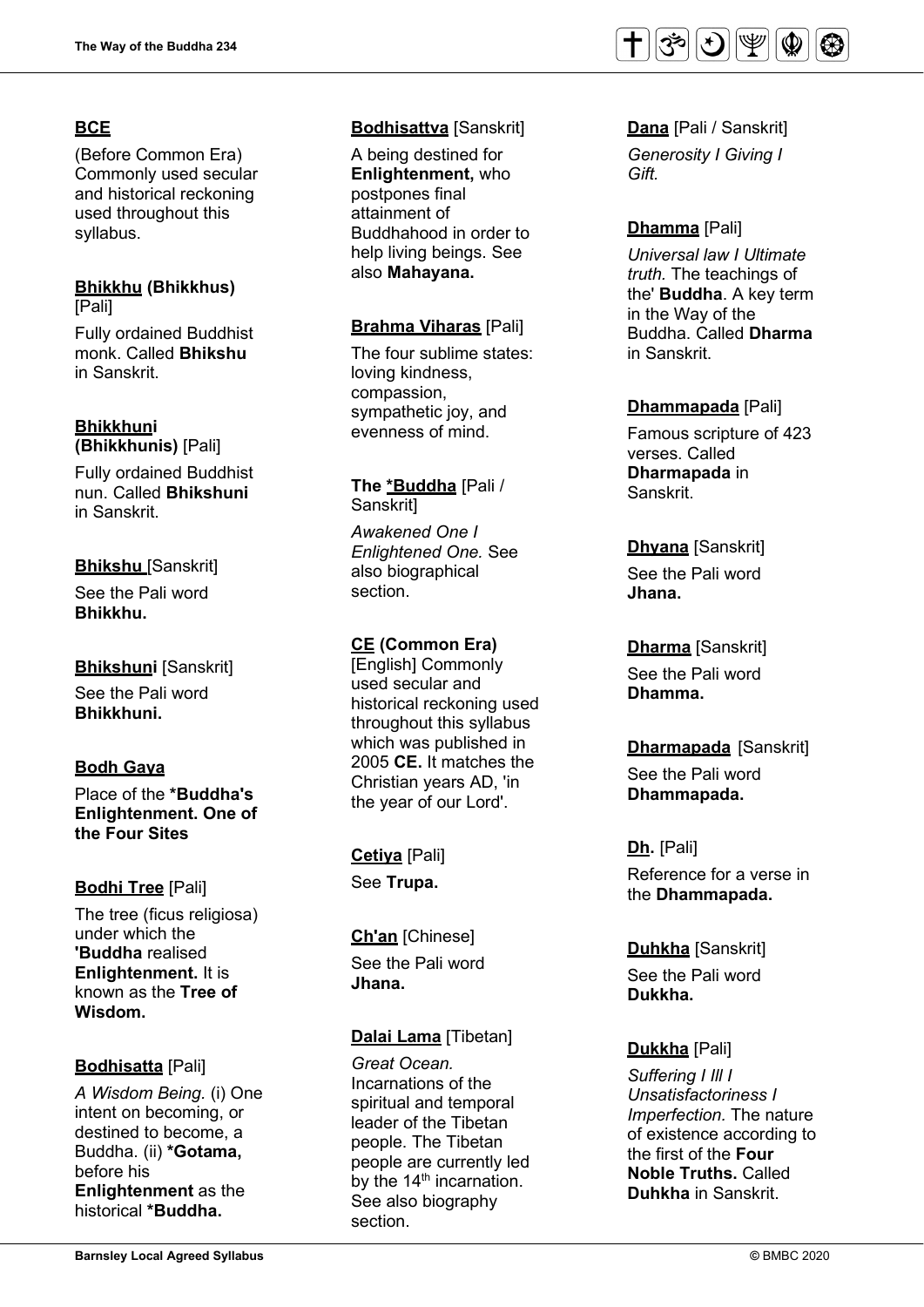

**Duhkha** [Sanskrit] See the Pali word **Dukkha.**

# **Eightfold Path** [English]

Guides to follow the Way of the Buddha.

## **Enlightenment** [English]

*Spiritual Realisation.* Key term for the Way of the Buddha.

## **Five Precepts** [English]

Namely harmlessness *(no killing);* fidelity *(no sexual misconduct),* truthfulness and honesty *(no lying),* sharing wealth *(no stealing)* and respect for the body *(no intoxicants).*

**Four Noble Truths** [English] The **Four Noble Truths** are **Dukkha** *(suffering);* **Tanha / Samuudaya** *(it's origin),* **Nirodha** *(it's cessation)* and **Magga** *(the path to it's ednding).*

### **Four Sites** [English]

Key places in the life of the **\*Buddha,** namely **Lumbini, Bodh Gaya, Sarnath** and **Kushinagara.**

### **Gautama** [Sanskrit]

See the biography**' Gotama Buddha.**

## **Gompa** [Tibetan] *Monastery I Place of*

*meditation*

### **Gotama** [Pali]

Family name of the **'Buddha.** Called **Gautama** in Sanskrit. See the biography **\*Gotama Buddha.**

## **Jataka** [Pali]

*Birth story.* Accounts of the previous lives of the **\*Buddha.**

## **Jhana** [Pali]

*Advanced meditation.* Called **Dhyana** in Sanskrit, **Ch'an** in Chinese and **Zen** in Japanese.

**Juzu** [Japanese] See the Pali word **Mala.**

# **Kamma** [Pali]

*Action.* Intentional actions that affect one's circumstances in this and future lives. The **\*Buddha's** insistence that the effect depends on volition marks the treatment of **Kamma** as different from the understanding of karma in the Hindu Dharma. Called **Karma** in Sanskrit.

### **Kannan** [Japanese]

See the Chinese word **Kwan-yin.**

**Karma** [Sanskrit] See the Pali word **Kamma.**

**Karuna** [Pali / Sanskrit] *Compassion.*

# **Karuna Trust** [Pali /

Sanskrit - English]

A charity supporting the ideals of the Way of the Buddha.

## **Kesa** [Japanese]

The robe of a **Bhikkhu** (monk), **Bhikkhuni** (nun), or priest.

### **Khandha (Khandhas)** [Pali]

*Heap I Aggregate.* The Five **Khandhas** together make up the 'person'. Namely **Rupa** *(form),* **Vedana** *(feeling),* **Sanna**  *(perception),* Sankhara *(mental formation)* and **Vinnana**  *(consciousness).* Called **Skandha** in Sanskrit.

### **Khanti** [Pali]

*Patience I Forbearance.* Called **Kshanti** in Sanskrit.

### **Kilesa** [Pali]

*Mental defilement I Mental burning.* Ideas of greed, hatred or ignorance. Called **Klesa** in Sanskrit.

**Klesa** [Sanskrit]

See the Pali word **Kilesa**

### **Koan** [Japanese]

(i) A technical term used in **Zen** Buddhism referring to enigmatic or paradoxical questions used to develop intuition. (ii) Religious problems encountered in daily life.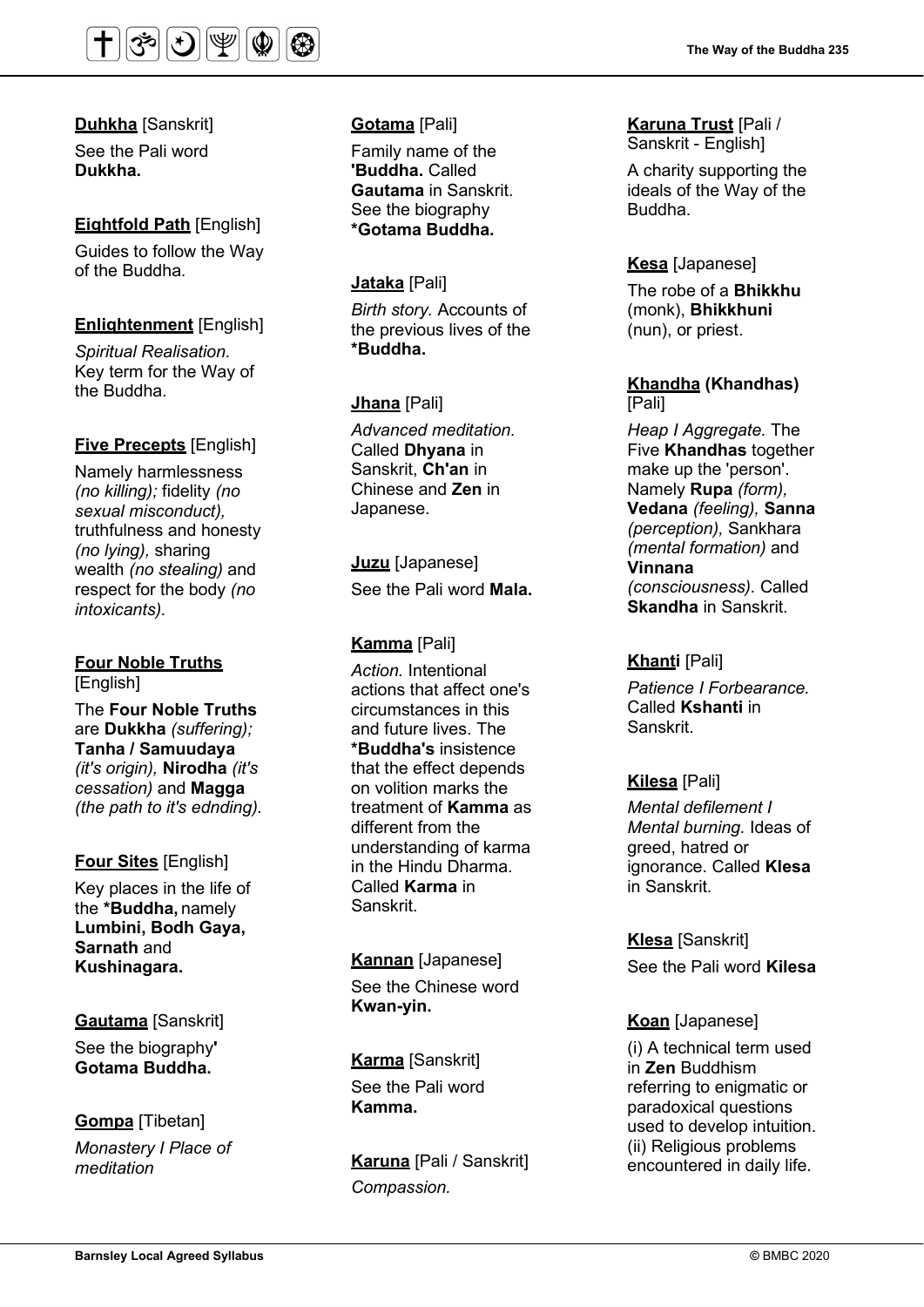**Kshanti** [Sanskrit] See the Pali word **Khanti.** 

## **Kushinagara**

Where the **\*Buddha** passed away. One of the **Four Sites.**

**Kwan-yin** [Chinese]

**Bodhisattva** of Compassion. Depicted in female form. Identified with **Bodhisattva** Avalokitesvara. Called **Kannon** in Japanese.

# **Lama** [Tibetan]

*Teacher I One who* is *revered.* 

**Lotus Sutra** [Sanskrit] A scripture of major importance to various schools within the **Mahayana** tradition. It describes the virtues of the **Bodhisattva,** and emphasizes that all sentient beings possess Buddha-nature and can attain **Enlightenment (Nibbana).** 

# **Lumbini**

**\*Siddhartha 's**  birthplace one of the **Four Sites.**

# **Magga** [Pali]

*Path,* leading to cessation of sufferin g. The fourth of the **Fo ur Noble Truths.** Calle d **Marga** in Sanskrit.

# **Mahayana** [Pali]

*Great Way I Great Vehicle.* Teachings that spread from India into Tibet, parts of Asia and the Far East, characterised by the **Bodhisattva** ideal and the prominence given to the development of both compassion and wisdom.

**Maitreya** [Sanskrit] See the Pali word **Metteya.** 

**Maitri** [Sanskrit] See the Pali word **Metta.** 

# **Mala** [Pali]

String of 108 beads used by followers of the Buddha. This should not be called a 'Buddhist rosary'. Called **Juzu** in Japanese.

# **Mahaparinivana**

The great state beyond **Nibbana.** 

**Marga** [Sanskrit] See the Pali word

**Magga.** 

### **Metta** [Pali]

*Loving kindness.* A pure love which is neither grasping nor possessive. Called **Maitri** in Sanskrit.

### **Metta Sutta** [Pali]

The **\*Buddhas'** scripture which describes the nature of loving kindness.



# **Metteya** [Pali]

*One who* has *the nature of loving kindness.*  Name of the future **\*Buddha.** Called **Maitreya** in Sanskrit.

# **Mudda** [Pali]

*Ritual gesture,* as illustrated by the hands of Buddha images: Called **Mudra** in Sanskrit.

## **Mudita** [Pali / Sanskrit]

*Sympathetic joy.*  Welcoming the good fortune of others.

**Mudra** [Sanskrit]

See the Pali word **Mudda.** 

# **Nibbana** [Pali]

*Blowing out.* The blowing out of the fires of greed, hatred and ignorance, and the state of secure perfect peace that follows. A key term in the Way of the Buddha. Called **Nirvana** in Sanskrit.

# **Nirodha** [Pali / Sanskrit]

*Cessation* (of suffering). The third of the **Four Noble Truths.** 

# **Nirvana** [Sanskrit]

See the Pali word **Nibbana.** 

# **Panna** [Pali]

*Wisdom.* Understanding the true nature of things. Called **Prajna** in Sanskrit.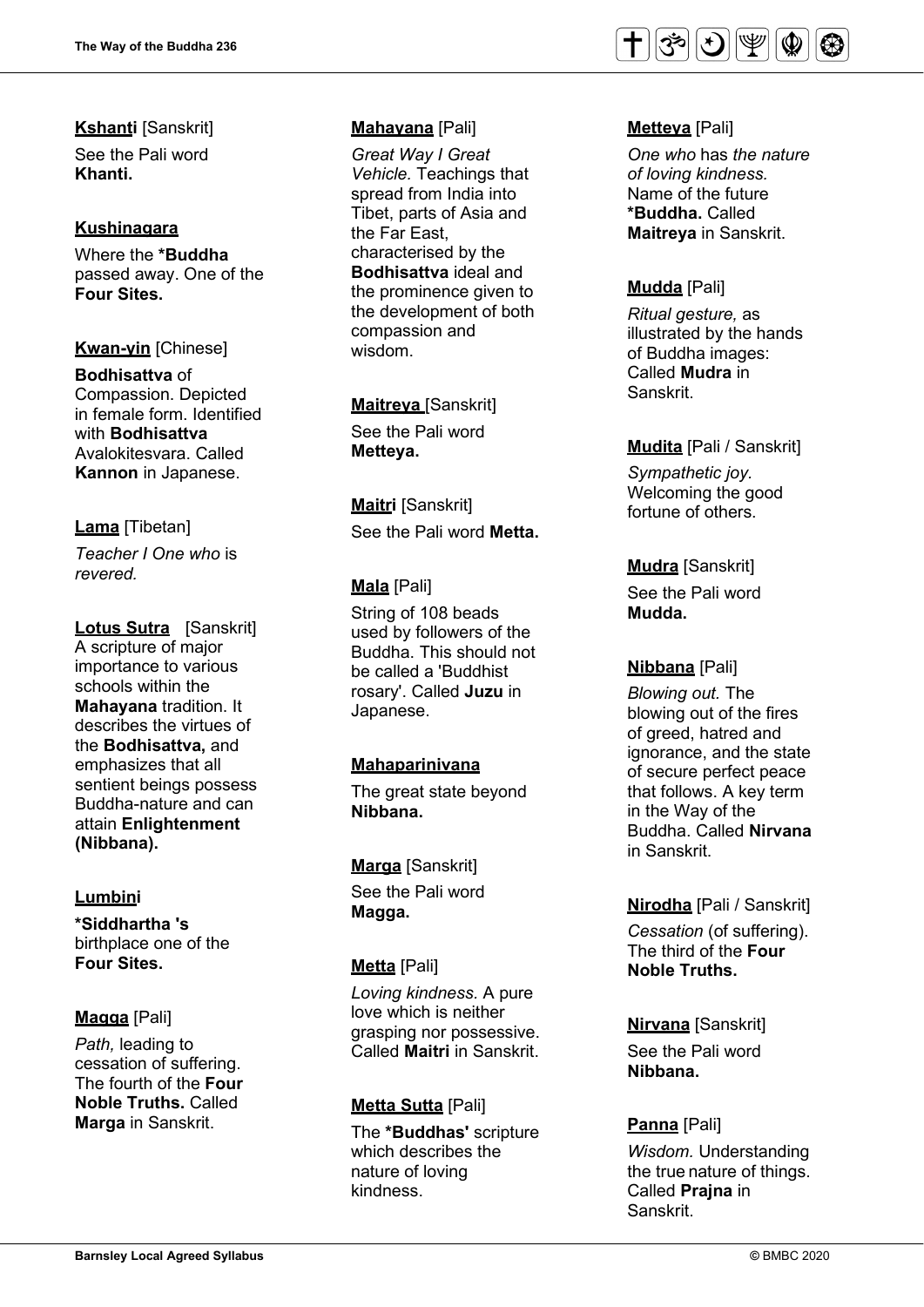

## **Parami** [Pali]

*A perfection or virtue.* One of the six or ten perfections necessary for the attainment of Buddhahood. Called **Paramita** in Sanskrit.

## **Paramita** [Sanskrit]

See the Pali word **Parami.** 

# **Parinibbana** [Pali]

Final and complete **Nibbana** reached at the passing away of a Buddha. Called **Parinirvana** in Sanskrit.

# **Patimokkha** [Pali]

The training rules of a **Bhikkhu** (monk) or **Bhikkhuni** (nun) - 227 in the case of a **Theravada** monk. Called **Pratimoksha** in Sanskrit.

**Parinirvana** [Sanskrit] See the Pali word **Parinibbana.** 

**Pitaka** [Pali] *Basket.* Collection of scriptures. See also **Tipitaka.** 

**Prajna** [Sanskrit] See the Pali word **Panna.** 

**Pratimoksha** [Sanskrit] See the Pali word **Patimokkha.**

**Rupa** (Rupas)[Pali / Sanskrit]

*Form.* Used of an image of the **\*Buddha;** also, the first of the Five **Khandhas.**

## **Sakyamuni** [Pali]

Sage of the **Shakyas.**  Tit le of the historical **\*Buddha.** Cal led **Shakyamuni** in Sanskrit.

**Shakya** [Sanskrit] The tribe of the historical **\*Buddha.** 

**Shakyamuni** [Sanskrit] See the Pali word **Sakyamuni.** 

**Samadhi** [Pali / **Sanskritl** *Meditative absorption.* A state of deep meditation.

**Samatha** [Pali / Sanskrit] A state of concentrated calmness; meditation. Similar to **Vipassana.** 

**Samjna** [Sanskrit] See the Pali word **Sanna.**

**Samsara** [Pali / Sanskrit]

*Everyday life.* The continual round of birth, sickness, old age and death which can be transcended by following the **Eightfold Path** and teaching in the Way of the Buddha.

**The Way of the Buddha 237**

**Samskara** [Sanskrit] See the Pali word **Sankhara.**

**Samudaya** [Pali / Sanskrit] *Arising / Suffering's) Origin.* The second of the **Four Noble Truths.** 

### **Sangha** [Pali / Sanskrit]

*Community I Assembly*  Often used for the Order of **Bhikkhus** and **Bhikkhunis** in Theravadin countries. In the **Mahayana**  countries, the **Sangha** includes lay devotees and priests, eg in Japan.

### **Sankhara** [Pali]

*Mental formation I Karmic formation.* The fourth of the Five **Khandhas.** Called **Samskara** in Sanskrit.

**Sanna** [Pali]

*Perception.* Third of the Five **Khandhas.** Called **Samina** in Sanskrit.

### **Sarnath**

The Deer Park is one of the **Four Sites.** 

**Satori** [Japanese] *Awakening.* A term used in **Zen** Buddhism.

# **Siddattha** [Pali]

See the Sanskrit **Siddhartha** and the biography section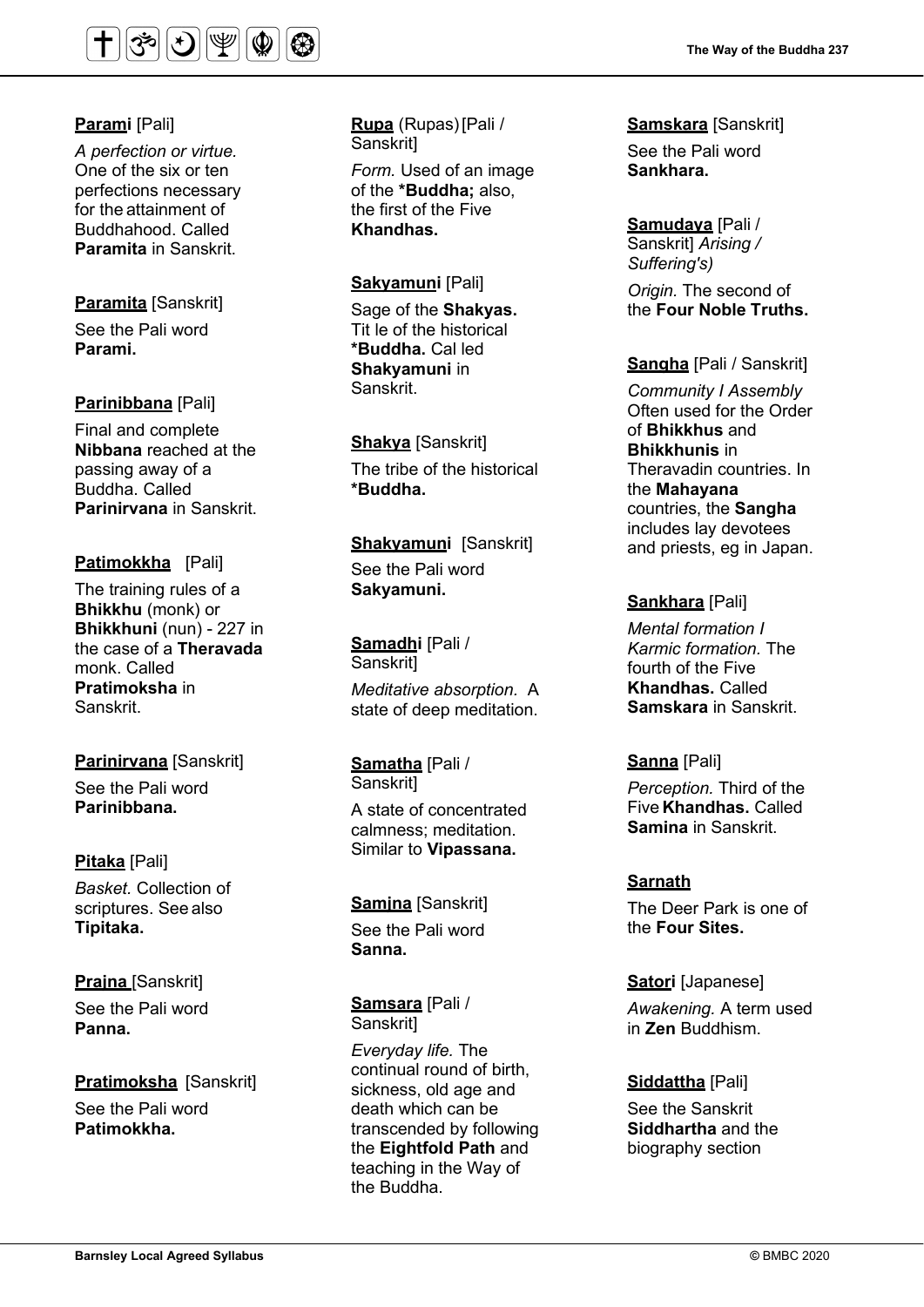# **Siddhartha** [Sanskrit]

*Wish-fulfilled.* The personal name of the historical **\*Buddha.**  Called **Siddattha** in Pali. See the biography section.

**Sila** [Pali / Sanskrit] *Morality.*

**Skandha** [Sanskrit] See the Pali word **Khandha.** 

# **Sthaviravada** [Sanskrit]

See the Pali word **Theravada.** 

## **Stupa** [Sanskrit]

See the Pali word **Trupa.**

**Sutra** [Sanskrit] See the Pali word **Sutta.**

### **Sutra Pitaka** [Sanskrit] See the Pali phrase **Sutta Pitaka.**

**Sutta** [Pali]

*Text.* The words of the **\*Buddha.** Called **Sutra** in Sanskrit.

# **Sutta Pitaka** [Pali]

The second of the three collections - principally of teachings - that comprise the canon of basic scripture. Called **Sutra Pitaka** in Sanskrit.

# **Tanha** [Pali]

*Thirst I Craving I Ignorant desire.* Desire as the cause of suffering. The second of the **Four Noble Truths.** Called **Trishna** in Sanskrit.

**Tathagata** [Pali / Sanskrit] Another epithet for the **\*Buddha.** 

## **Theravada** [Pali]

*The Way of the Elders.*  A principal school of the Way of the Buddha, established in Sri Lanka and South East Asia. Now also found in the West. Called **Sthaviravada** in Sanskrit.

# **Thupa** [Pali]

*Reliquary,* including pagodas. Also known as Cetiya. Called **Stupa** in Sanskrit.

# **Tipitaka** [Pali]

*Three baskets.* A threefold collection of texts **(Vinaya, Sutta, Abhidhamma).** Called **Tripitaka** in Sanskrit.

# **Tiratana** [Pali]

*The triple refuge.* **\*Buddha,** the **Dhamma** and the **Sangha.**  Another way of referring to the three jewels. Called **Triratna** in Sanskrit.



**Tree of Wisdom** [English] See **Bodhi Tree.** 

**Tripitaka** [Sanskrit] See the Pali word **Tipitaka.** 

**Triratna** [Sanskrit] See the Pali word **Tiratana.** 

# **Trishna** [Sanskrit]

See the Pali word **Tanha.**

**Tulku** [Tibetan] Reincarnated **Lama.**

# **Upaya** [Pali]

Any skillful means, eg meditation on loving kindness, to overcome anger.

# **Upekkha** [Pali]

*Equanimity I Evenness of mind.* Called **Upeksa** in Sanskrit.

### **Upeksa** [Sanskrit]

See the Pali word **Upekkha**

# **Vajrayana** [Sanskrit]

*Thunderbolt I Diamond Way* Teachings promulgated later, mainly in India and Tibet. Another term for Esoteric Buddhism.

# **Vedana** [Pali]

*Feeling.* The second of the Five **Khandhas**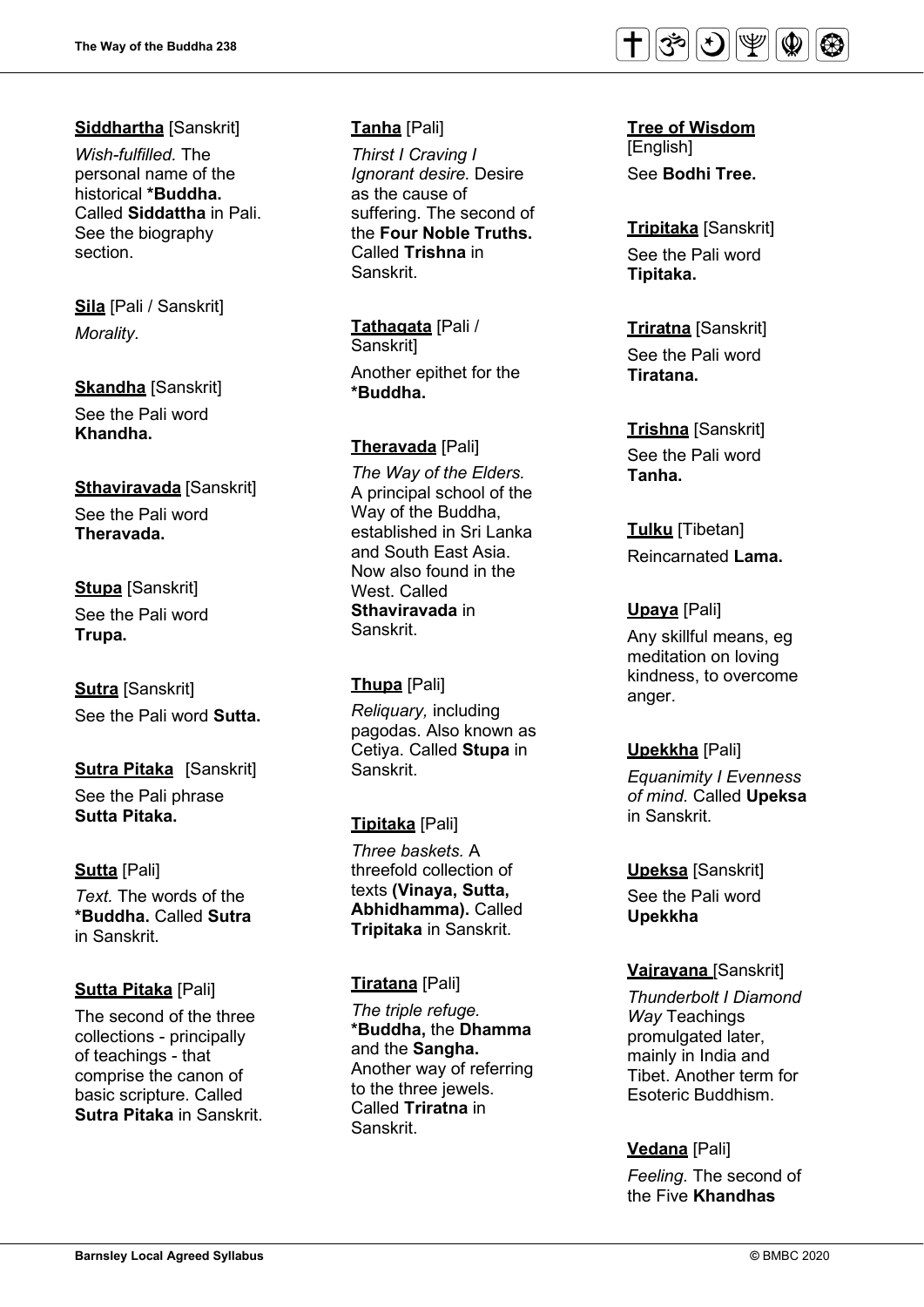

**Vesak** [Sinhalese] See the Pali word **Wesak.**

### **Vihara (Viharas)** [Pali]

*Dwelling place I Monastery.*

### **Vijnana** [Sanskrit]

See the Pali word **Vinnana.** 

**Vinaya** [Pali]

The rules of discipline of monastic life.

### **Vinaya Pitaka** [Pali]

The first of the three collections of the canon of basic scripture, containing mostly the discipline for **Bhikkhus** (monks) and **Bhikkunis**  (nuns), with many stories and some teachings.

# **Vinnana** [Pali]

Consciousness. The fifth of the Five **Khandhas.** Called **Vijnana** in Sanskrit.

## **Vipashyana** [Sanskrit]

See the Pali word **Vipassana.**

### **Vipassana** [Pali]

Insight into the true nature of things. A particular form of meditation. Similar to Samatha. Called

**Vipashyana** in Sanskrit.

# **Viriya** [Pali] *Energy I Exertion.* Called **Virya** in Sanskrit.

### **Virya** [Sanskrit]

See the Pali word **Viriya.**

### **Wesak** [Pali]

*Buddha Day.* Name of a festival and a month. On the full moon of **Wesak** (in May or June), the birth, **Enlightenment** and passing away of the **\*Buddha** took place, although some schools celebrate only the birth at this time, eg **Zen.** Called **Vesak** in Sinhalese.

### **Zazen** [Japanese]

*Meditation while seated,*  as in Zen Buddhism.

### **Zen** [Japanese]

*Meditation.* A school of **Mahayana** Buddhism that developed in China and Japan. Derived from the Sanskrit word **Dhyana,** which is **Jhana** in Pali.